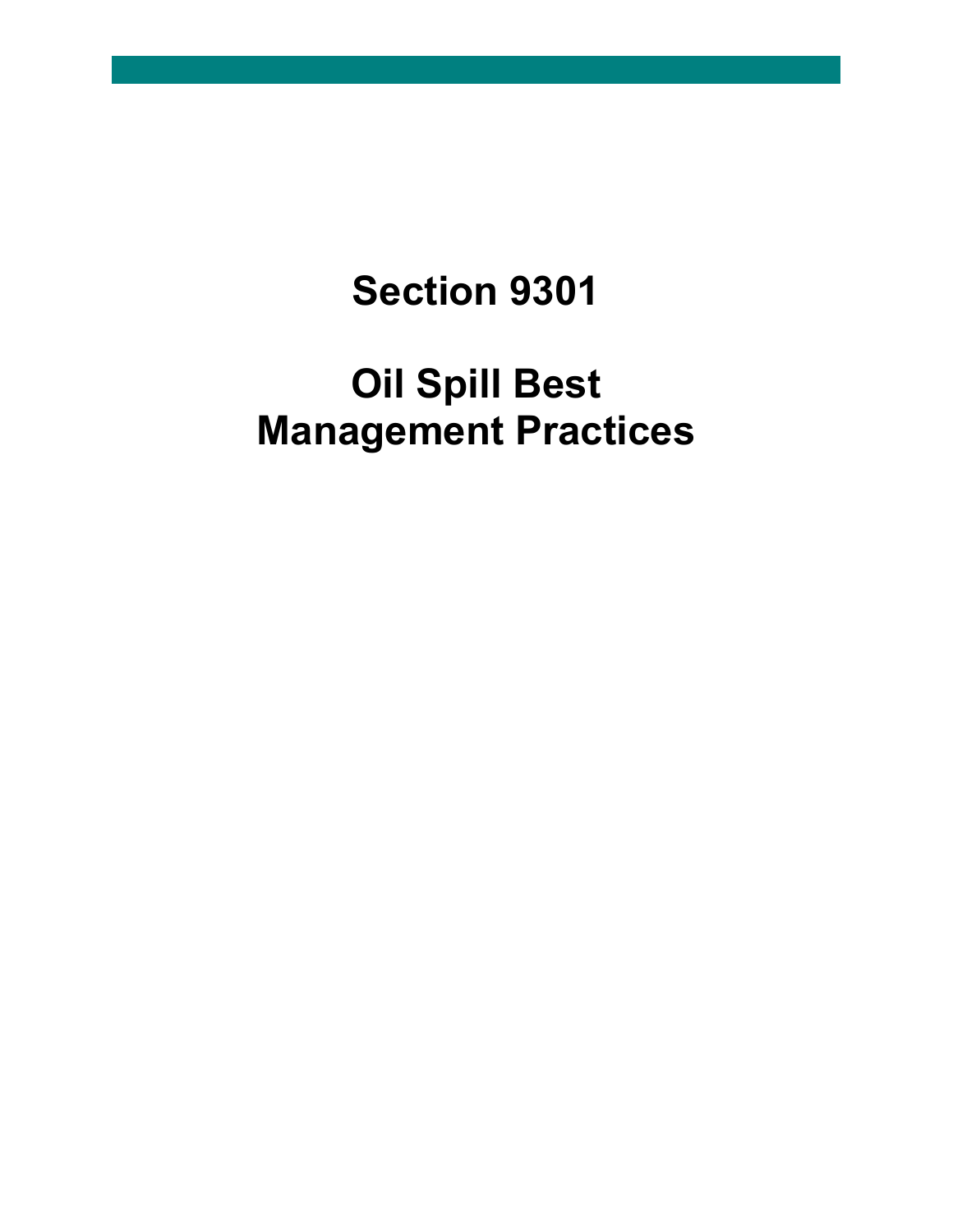

#### **Section Page**

| 9301 | Oil Spill Best Management Practices9301-1                            |            |                                                                      |  |
|------|----------------------------------------------------------------------|------------|----------------------------------------------------------------------|--|
|      | 9301.1                                                               |            |                                                                      |  |
|      | 9301.1.1                                                             |            |                                                                      |  |
|      | 9301.1.2                                                             |            |                                                                      |  |
|      | 9301.1.3                                                             |            |                                                                      |  |
|      | 9301.1.4                                                             |            |                                                                      |  |
|      | 9301.1.5                                                             |            |                                                                      |  |
|      | 9301.1.6                                                             |            |                                                                      |  |
|      | 9301.1.7                                                             |            |                                                                      |  |
|      | 9301.2                                                               |            |                                                                      |  |
|      | 9301.2.1                                                             |            |                                                                      |  |
|      |                                                                      | 9301.2.1.1 |                                                                      |  |
|      |                                                                      |            | 9301.2.1.2 Passive Collection of Oil (Sorbents) 9301-9               |  |
|      |                                                                      |            |                                                                      |  |
|      | 9301.2.2                                                             |            |                                                                      |  |
|      |                                                                      |            |                                                                      |  |
|      | 9301.2.4                                                             |            |                                                                      |  |
|      |                                                                      | 9301.2.4.1 |                                                                      |  |
|      |                                                                      |            | 9301.2.4.2 Oiled Sediment Removal with Replacement 9301-15           |  |
|      |                                                                      |            | 9301.2.5 Flushing with Ambient (Temperature, Salinity) Water 9301-16 |  |
|      |                                                                      |            |                                                                      |  |
|      |                                                                      |            | 9301.2.5.2 Ambient Water, Low-Pressure Flushing  9301-17             |  |
|      |                                                                      |            | 9301.2.5.3 Ambient Water, High-Pressure Flushing 9301-18             |  |
|      |                                                                      |            | 9301.2.6 Warm Water, Moderate-Pressure Washing 9301-19               |  |
|      |                                                                      |            | 9301.2.6.1 Hot Water Moderate-Pressure Washing  9301-20              |  |
|      | 9301.2.7                                                             |            |                                                                      |  |
|      | 9301.2.8                                                             |            |                                                                      |  |
|      | 9301.3 Motorized Transportation/Support of Response Actions  9301-22 |            |                                                                      |  |
|      | 9301.3.1                                                             |            |                                                                      |  |
|      | 9301.3.2                                                             |            |                                                                      |  |
|      | 9301.3.3                                                             |            |                                                                      |  |
|      | 9301.3.4                                                             |            |                                                                      |  |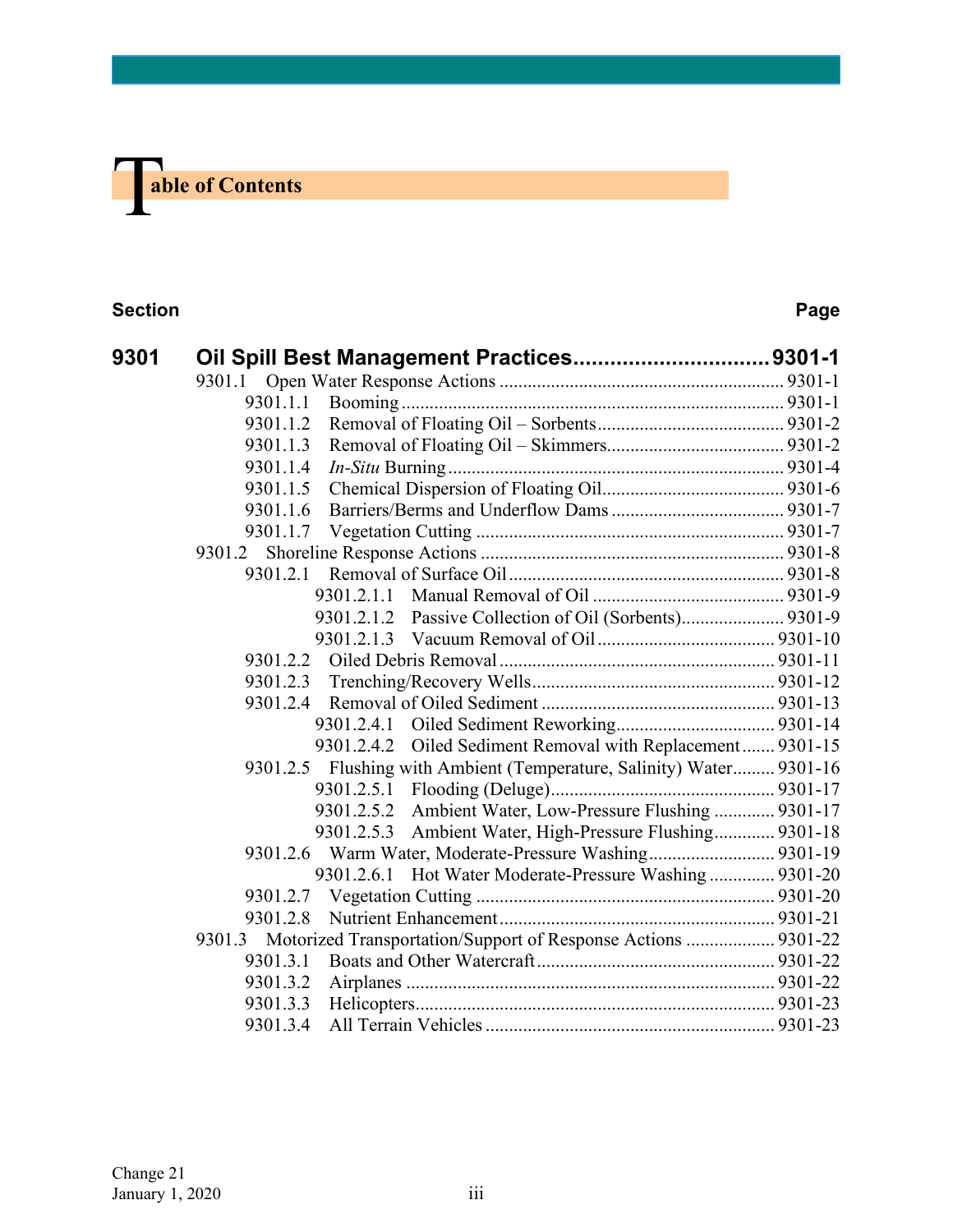# <span id="page-2-1"></span><span id="page-2-0"></span>**Oil Spill Best Management Practices**

# <span id="page-2-3"></span><span id="page-2-2"></span>**9301.1 Open Water Response Actions 9301.1.1 Booming**

Booms are flexible floating barriers that are placed on the surface of the water to control the spread of spilled oil and to protect ecologically sensitive areas. Oil spill containment booms generally have five operating components: flotation chamber, freeboard, skirt, tension member, and ballast. The overall height of the boom is divided between the freeboard (the portion above the surface of the water) and the skirt (the portion below the water surface). Boom heights range from approximately 6 inches to over 90 inches, to address different types of water bodies and environmental conditions. Flotation attached to the freeboard and ballast (e.g., chain, weights) attached to the skirt enable the boom to float upright in the water. In other words, the plane created by the boom is perpendicular to that of the surface of the water. A boom is typically made up of 50-foot sections; the sections, and the connectors between sections, provide flexibility both in boom length and shape. Depending on the specific booming strategy employed, the boom is towed through the water, anchored in place (typically in water less than 100 feet deep), or attached to the shoreline or to a vessel.

There are four basic booming strategies that responders in the Northwest Area may employ, either individually or in combination: (1) containment, where a boom is used to contain and concentrate the oil until it can be removed; (2) deflection, where a boom is used to re-direct floating oil away from sensitive areas; (3) diversion, where a boom is used to re-direct floating oil toward recovery sites that have slower flow, better access for equipment and personnel, and a way to remove the oil; and (4) exclusion, where a boom is used to keep oil out of a sensitive area. A boom may also be used to enhance recovery of oil by skimmers or to collect and concentrate a sufficient thickness of oil on the water surface to allow *in-situ* burning (both described in greater detail below). During a response, a boom is typically in place for several days to a week, depending on the spill. During that time, a boom may be moved and repositioned to maximize its effectiveness at containing, excluding, diverting, or deflecting oil.

A boom can potentially be used in all open water habitats, depending on environmental conditions, but boom placement may be constrained by water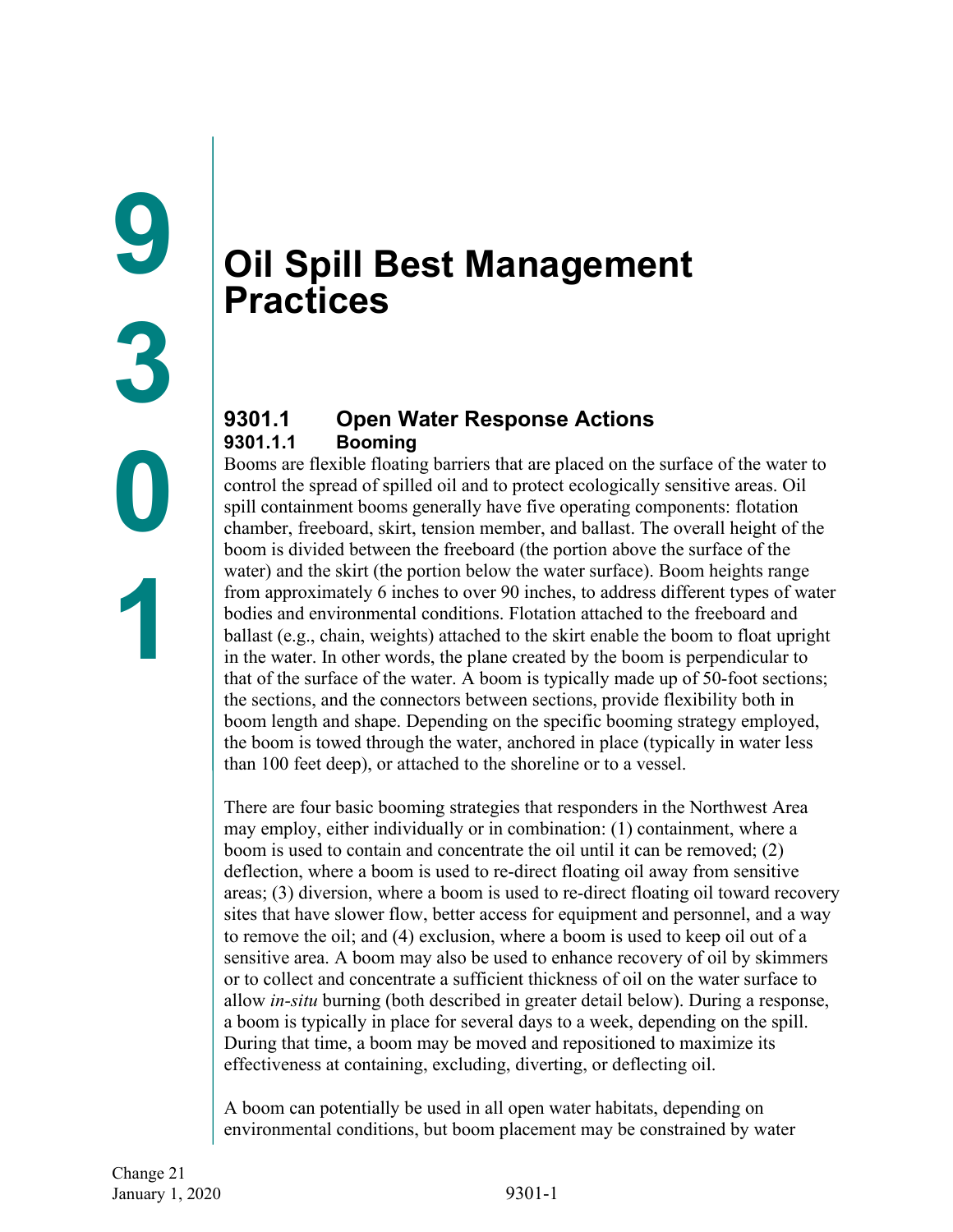#### *9301. Oil Spill Best Management Practices*

depth and boat accessibility (except in the cases of very small bodies of water, where a boom may be deployed by hand). A boom may come in contact with the substrate in shallow water or along shorelines. However, this is undesirable in most cases, as a typical floating boom that comes into contact with the substrate is likely to lie flat and lose its ability to contain oil. A boom designed for this specific purpose (i.e., to maintain containment after coming in contact with the substrate), known as intertidal or tidal seal boom, may be used for oil containment along shorelines. Like other boom, intertidal boom floats up and down over tidal cycles. However, the skirt is replaced by one or two continuous tubes filled with water, which forms a seal with the substrate. As a result, a vertical plane is maintained by the boom, which continues containing oil as the tide recedes. A traditional boom attached to the shoreline typically comes in contact with substrate along shorelines for only a short distance, usually less than 10 feet, depending on the slope of the shoreline. In addition to shallow water depths, the effectiveness of booming strategies can be significantly reduced by wind, currents, waves, and the presence of large quantities of floating debris. For maximum boom effectiveness, the depth of the water should be at least five times the draft of the boom. Once deployed, a boom is routinely checked and repositioned by response personnel using small boats to maximize its effectiveness in changing environmental conditions.

# <span id="page-3-0"></span>**9301.1.2 Removal of Floating Oil – Sorbents**

The objective of this response is to remove floating oil by allowing it to adhere to pads or rolls made of oleophilic material. The dimensions of sorbent pads are typically 2 by 2 feet. Sorbent rolls are approximately the same width as pads and may be 100 feet long. The use of sorbents to remove floating oil is different from the use of skimmers in two ways: (1) the use of sorbents is a passive oil collection technique that requires no mechanized equipment, whereas skimmers may be attached to active vessels for oil collection, and (2) sorbents are left temporarily in the affected environment to adsorb oil in a specific locale, whereas skimmers may transit in order to collect oil in a broader area.

Sorbents are most likely to be used to remove floating oil in nearshore environments that contain shallow water. They are often used as a secondary method of oil removal following gross oil removal, such as skimming. Sorbents may be used for all types of oil; lighter oils absorb into the material, and heavier oils adsorb onto the surface of sorbent material, requiring sorbents with greater surface area. Retrieval of sorbent material is mandatory, as is at least daily monitoring to check that sorbents are not adversely affecting wildlife or breaking apart after lengthy deployments. However, sorbent materials generally do not remain in the environment for longer than one day.

#### <span id="page-3-1"></span>**9301.1.3 Removal of Floating Oil – Skimmers**

Floating oil may be removed from the water surface using mechanized equipment known as skimmers. There are numerous types or categories of skimming devices, including weir, centrifugal, submersion plane, and oleophilic, described below.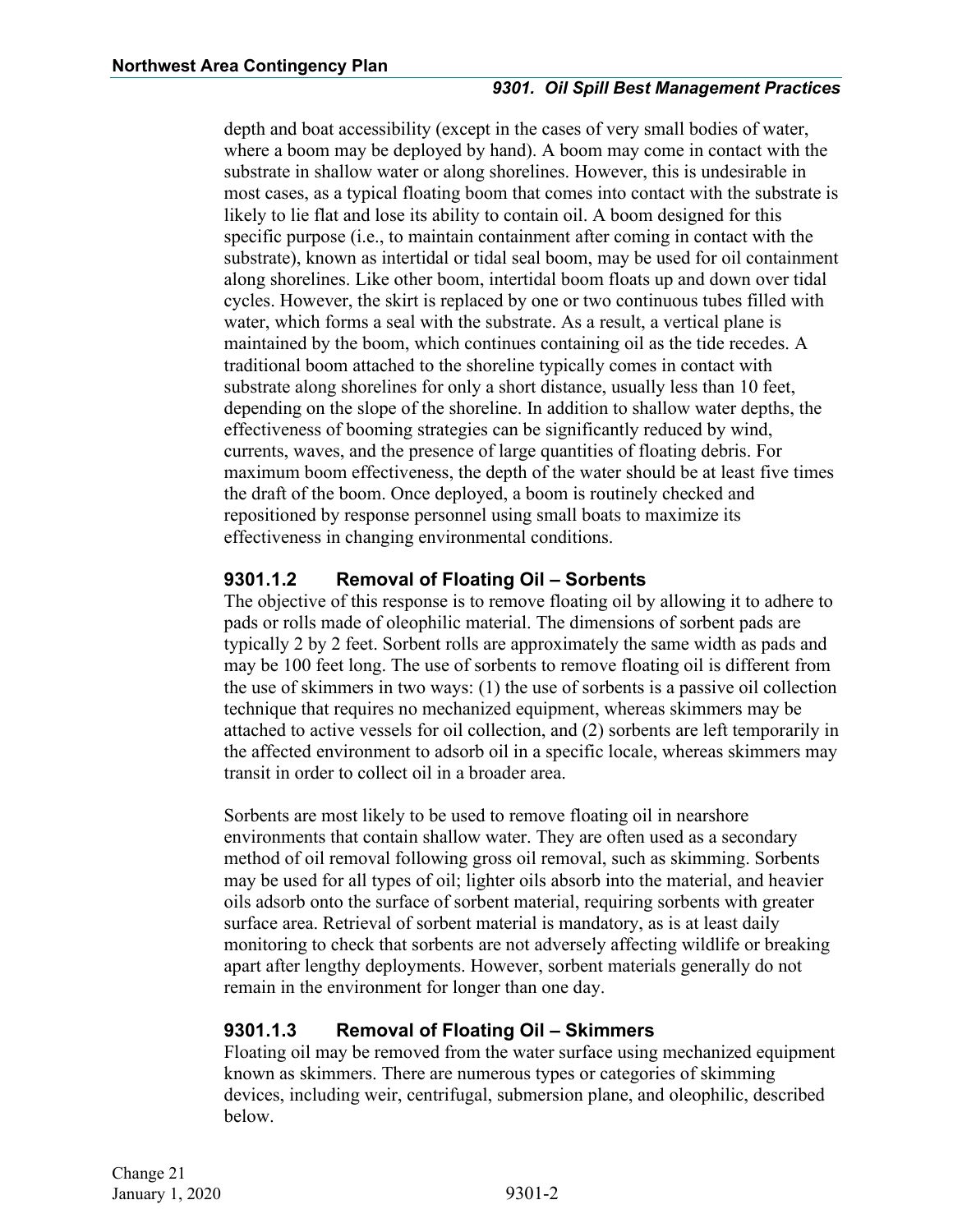Weir skimmers use gravity to drain oil from the water surface into a submerged holding tank. Once in the holding tank, oil may be pumped away to larger storage facilities.

Centrifugal (also vortex) skimmers create a water/oil whirlpool in which the heavier water forces oil to the center of the vortex. Once in the center, oil may be pumped away from the chamber within the skimmer.

Submersion plane skimmers use a belt or inclined plane to push the oil beneath the water surface and toward a collection well in the hull of the vessel. Oil is scraped from the surface or removed by gravity and then flows upward into a collection well, where it is subsequently removed with a pump.

Oleophilic (i.e., having an affinity for oil) skimmers may take on several forms (e.g., disc, drum, belt, rope, brush), but the general principle of oil collection remains the same: oil on the surface of the water adheres to a rotating oleophilic surface. Once oil has adhered to the surface, it may be scraped off into containers or pumped directly into large storage tanks.

Skimmers are placed at the oil/water interface to recover, or skim, oil from the water surface. Skimmers may be operated independently from shore, be mounted on vessels, or be completely self-propelled. To minimize the amount of water collected incidental to skimming oil, booming may be used in conjunction with skimming to concentrate the floating oil in a wedge at the back of the boom, which provides a thick layer of oil to the skimmer head.

In shallow water, hoses attached to vacuum pumps may be used instead of other skimming devices described earlier in this section. Oil may be removed from the water surface using circular hose heads (4 to 6 inches in diameter); however, this is likely to result in the intake of a large water-to-oil ratio and inefficient oil removal. Inefficient oil removal of this kind may also result in adverse effects to organisms in the surrounding water. Instead, flat head nozzles, sometimes known as "duckbills" are often attached to the suction end of the hose in order to maximize the contact between the oil and vacuum, minimizing the amount of water that is removed from the environment. Duckbills (very much like an attachment to a vacuum cleaner) are typically 18 inches or less in width and less than 2 inches in height. In other words, duckbills are relatively small and designed to maximize the amount of oil removed from the water surface relative to the volume of water removed. Vacuum hoses may also be attached to small, portable skimmer heads to recover oil they have collected. Adequate storage for recovered oil/water mixtures, as well as suitable transfer capability, must be available. Recovery systems that use skimmers are often placed where oil naturally accumulates: in pockets, pools, or eddies.

Skimming can be used in all water environments (weather and visibility permitting) for most oils. The presence of large waves, strong currents, debris, seaweed, kelp, and viscous oils will reduce skimmer efficiency.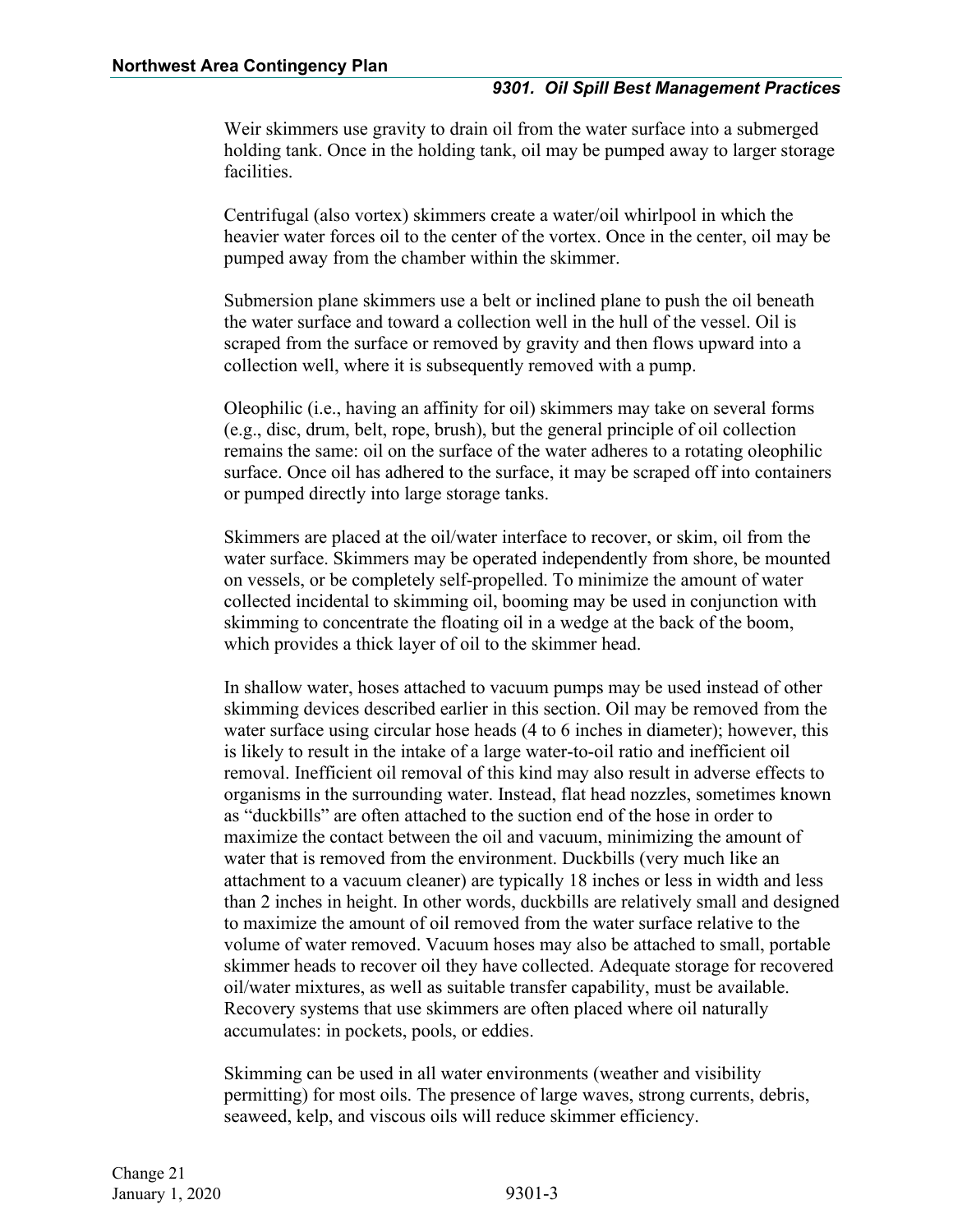#### **Decanting**

Efforts are made to minimize the amount of water collected during skimming (as discussed above). However, in some cases it may be impossible to avoid collecting water in addition to oil, which can fill up storage facilities prematurely. To maximize temporary storage space during removal operations, decanting may be used to drain off excess water captured during skimming. Decanting is the process of draining off recovered water from portable tanks, internal tanks, collection wells, or other storage containers. The liquid in the tanks is allowed to sit for a sufficient period of time to permit oil to float to the top of the tanks. Water is then drained from the bottom of the tank (stopping in time to retain most of the oil). The water removed from the bottom of the tank is discharged back into the environment, usually in front of the skimmer or back into a boomed area. When decanting is conducted properly, minimal oil is discharged back into the environment. The decanting process is monitored visually to ensure prompt detection of oil discharges in decanted water and that water quality standards set forth in the Clean Water Act are not violated.

Decanting may be allowed because of storage limitations; however, it may not be permitted in all cases. In these cases, The Northwest Area Contingency Plan (NWACP) Decanting Policy addresses "incidental discharges" associated with oil spill response activities. Incidental discharges include, but are not limited to, the decanting of oily water, oil, and oily water returns associated with runoff from vessels and equipment operating in an oiled environment and the wash down of vessels, facilities, and equipment used in the response. Incidental discharges, as addressed by this policy, do not require additional permits and do not constitute a prohibited discharge. See 33 Code of Federal Regulations 153.301, 40 Code of Federal Regulations 300, Revised Code of Washington 90.56.320(1), Washington Administrative Code 173-201A-110, Oregon Revised Statutes 468b.305 (2)(b). However, the NWACP advises the Federal On-Scene Coordinator (FOSC) to consider and authorize the use of decanting on a case-by-case basis, after an evaluation of the environmental tradeoffs of allowing oil to remain in the environment (because of storage limitations) or discharging decanted water. The response contractor or responsible party will seek approval from the FOSC and/or State On-scene Coordinator (SOSC) prior to decanting by presenting the Unified Command with a brief description of the area in which decanting approval is sought, the decanting process proposed, the prevailing conditions (wind, weather, etc.), and protective measures proposed. The FOSC and/or SOSC will review such requests promptly and render a decision as quickly as possible. FOSC authorization is required in all cases and, in addition, SOSC authorization is required for decanting activities in state waters.

#### <span id="page-5-0"></span>**9301.1.4** *In-Situ* **Burning**

The objective of *in-situ* burning is to remove oil from the water surface or habitat by burning it in place, or *in situ*. Oil floating on the water surface is collected into slicks a minimum of 2 to 3 millimeters thick and ignited. The oil is typically collected in a fire-resistant boom that is towed through the spill zone by watercraft or collected by natural barriers such as the shore. Although *in-situ* burning may be used in any open water environment, the environment dictates the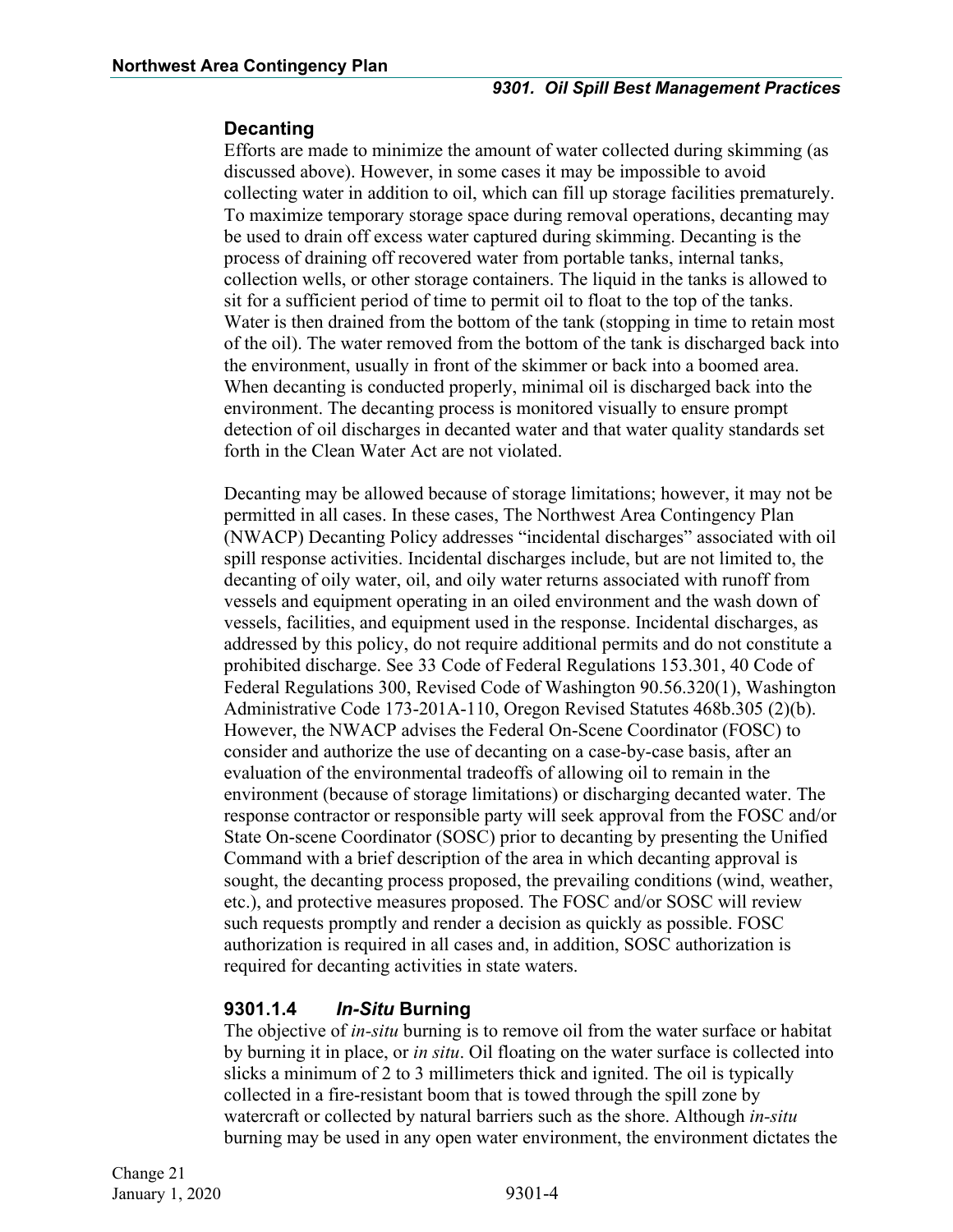#### *9301. Oil Spill Best Management Practices*

specific procedure employed in a given burn. For example, in offshore and nearshore marine environments, bays and estuaries, large lakes, and large rivers, a boom may be towed at 1 knot or less during the burning process to maintain the proper oil concentration or thickness. In rivers and small streams, oil carried by currents may be collected and concentrated in a stationary boom attached to the shoreline or other permanent structures (e.g., pilings). In small lakes and ponds the body of water may be too small or shallow to tow a boom, and there may not be any consistent current. In a process known as "herding," wind or mechanically generated currents may be used to collect and concentrate oil along the shoreline or in a stationary boom attached to the shoreline.

Once an oil slick is sufficiently thick, an external igniter is used to heat the oil, generating enough vapors above the surface of the oil to sustain a burn. It is these vapors, rather than the liquid oil on the water surface, that actually burn. When enough oil burns, to the point that the remaining oil layer is less than 1 to 2 millimeters thick, the fire goes out. The fire is extinguished at this oil thickness because the oil slick is no longer sufficiently thick to provide insulation from the cool water. This insulation is necessary to sustain the heat that produces the vapors, which are subsequently burned. The small quantity of burn residue remaining in the boom is then manually recovered for disposal.

Please note, current air quality standards are based on particulate matter up to 2.5 microns in diameter, rather than 10 microns in diameter (PM 10). This section is slated for update in the future.

*In-situ* burning generates a thick black smoke that contains primarily particulates, soot, and various gases (carbon dioxide, carbon monoxides, water vapor, nitrous oxides, and polyaromatic hydrocarbons). The components of the smoke are similar to those of car exhaust. Of these smoke constituents, PM 10 (which can be inhaled deeply into the lungs) is considered to pose the greatest risk to humans and nearby wildlife. For this reason, the *In-situ* Burn Policy does not allow for pre-approval of *in-situ* burning within 3 miles of a population, defined as >100 people per square mile (see Chapter 4000, "Planning"). All other areas are considered on a case-by-case basis. Decisions to burn or not to burn oil in areas considered case-by-case are made on the basis of the potential for humans to be exposed to the smoke plume, and pollutants associated with it. PM 10 exposure is generally limited to 150 micrograms per cubic meter; however, a cap on exposure to PM 10 has been set in the NWACP at 150 micrograms per cubic meter averaged over a 24-hour period (see Section 46417. Smoke plume modeling is done to predict which areas might be adversely affected. In addition, *in-situ*  burning responses require downwind air monitoring for PM 10. Aerial surveys are also conducted prior to initiating a burn to minimize the chance that concentrations of marine mammals, turtles, and birds are in the operational area and affected by the response. Special Monitoring for Advanced Response Technologies (SMART) protocols are used. They recommend that sampling be conducted for particulates at sensitive downwind sites prior to the burn (to gather background data) and after the burn has been initiated. Data on particulate levels are recorded, and the Scientific Support Team forwards the data and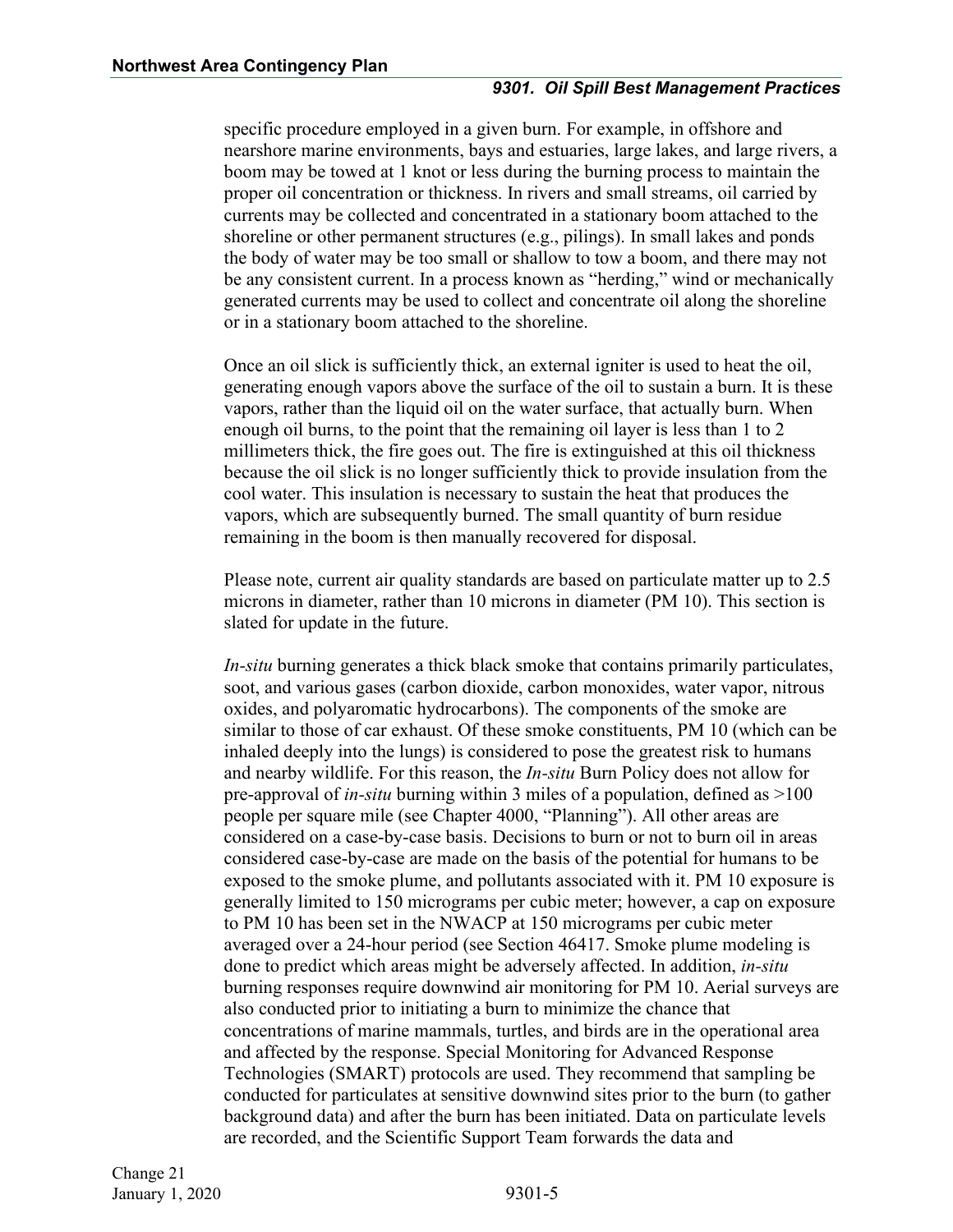recommendations to the Unified Command. Readers interested in learning more about SMART protocols can visit the following site: [https://response.restoration.noaa.gov/oil-and-chemical-spills/oil](https://response.restoration.noaa.gov/oil-and-chemical-spills/oil-spills/resources/smart.html)[spills/resources/smart.html.](https://response.restoration.noaa.gov/oil-and-chemical-spills/oil-spills/resources/smart.html)

It is possible for as much as 95% of the oil contained in a boom to be burned, depending on the thickness of the initial layer of oil and whether it is possible to ignite the oil. Burning drastically reduces the requirement for waste storage and disposal. Weathered and emulsified oils that contain more than 50% water are extremely difficult to ignite. Therefore, it is important to make the decision to burn within 24–48 hours of the spill. The NWACP requires that trade-offs between the effects of the emissions produced from *in-situ* burning, such as polyaromatic hydrocarbons, and the contamination that may result from floating oil or oil that washes ashore, are carefully weighed in making the decision to conduct an *in-situ* burn.

# <span id="page-7-0"></span>**9301.1.5 Chemical Dispersion of Floating Oil**

The objective of chemical dispersion is to reduce the impact of an oil spill to sensitive shoreline habitats and animals that use the water surface by chemically dispersing oil into the water column. Dispersants are chemicals that reduce the oil-water interfacial tension, thereby decreasing the energy needed for the slick to break into small droplets and mix into the water column. Specially formulated products containing surface-active agents (surfactants) are sprayed (generally at concentrations of 2–5% by volume of the oil) from aircraft or boats onto the slick. Agitation from wind and waves is required to achieve dispersion. Depending on the level of energy, very small droplets of oil (10–100 microns in diameter) are mixed in the upper meter of the water column, creating a sub-surface plume. This plume of dispersed oil droplets rapidly (within hours) mixes and expands in three dimensions (horizontal spreading and vertical mixing) down to as much as 10 meters below the surface (Lewis et al. 1998; Lunel 1995; Lunel and Davies 1996; NRC 1989). As a result of this mixing, oil concentrations decrease rapidly from the initial peak concentrations, for example from 10 or 100 parts per million (ppm) down to 1 ppm or less, within hours to a day. Dispersion of oil and actual measurements of dispersed oil concentrations have been conducted and studied in several field studies (Cormack and Nichols 1977; McAuliffe *et al.* 1980; McAuliffe *et al.* 1981; Lichtenthaler and Daling 1985; Brandvick *et al.* 1995; Walker and Lunel 1995; Coelho *et al.* 1995). Dispersed oil concentrations were generally between 1 and 4 ppm within 1 hour after application of the dispersant in all of these studies.

Dispersing oil changes the trajectory of the oil plume from onshore to alongshore, as dispersed oil is no longer transported by the wind. Therefore, oil dispersion may help protect sensitive shoreline environments, as wind usually is the dominant environmental factor that carries floating oil ashore to strand. Dispersants and dispersant applications are rarely 100% effective, however, so some oil will likely remain floating on the water surface.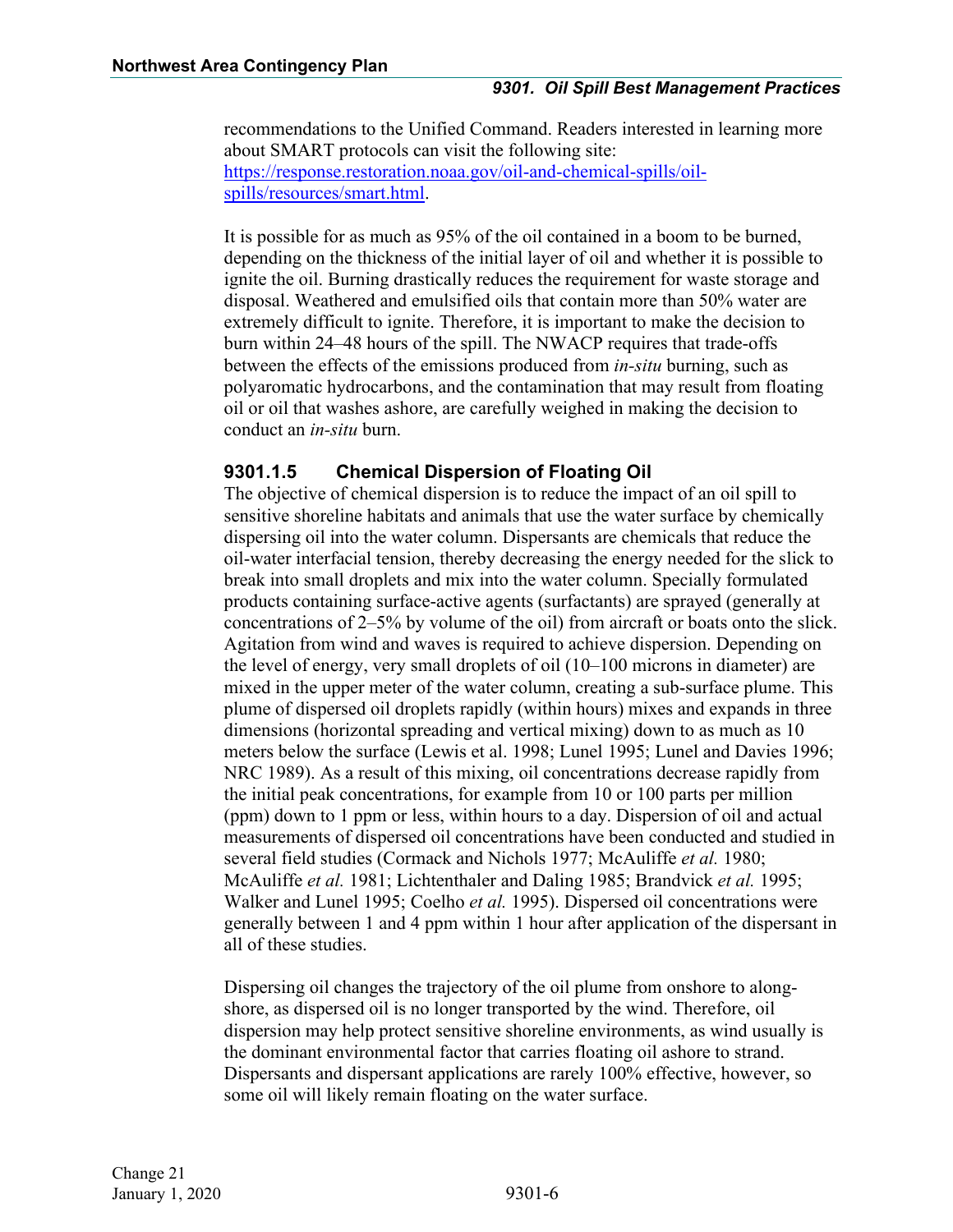Due to the relatively short window of opportunity in which oil may be dispersed effectively, the decision to use and deployment of this response technique are time-critical. In order to be used on a spill, a dispersant must be listed on the National Oil and Hazardous Substances Pollution Contingency Plan Product Schedule maintained by the United States Environmental Protection Agency (see Section 4610, "Dispersant Use Policy").

# <span id="page-8-0"></span>**9301.1.6 Barriers/Berms and Underflow Dams**

The objective of using barriers/berms and underflow dams is to prevent entry of oil into a sensitive area or to divert oil to a collection area. A physical barrier is placed across an area to prevent moving oil from passing. Oil may be removed using sorbent material (placed in the water where oil is trapped by the barrier), skimmers, or vacuums. Barriers can consist of earthen berms, filter fences, boards, or other solid barriers. Because of the time and labor required to construct berms, they are likely to be in place for one to five weeks, depending on the specific event, if the decision is made to implement this response. This response is more likely to be implemented in shallow and small water bodies than deep ones. Earthen berms are fortified with sandbags or geotextile fabric (fabric or synthetic material that enhances water movement and retards soil movement) to minimize the amount of siltation that may result from the structure. Silt fences and settling ponds (or a series of them) are used to contain any suspended sediments that may be mobilized in the water while the berm is being constructed in place or being removed. In-stream barriers may be removed using manual or mechanical means, or both, depending on the accessibility of the site, the size of the structure and stream, and the sensitivity of the area to the use of heavy machinery.

If it is necessary for water to pass the barrier because of water flow volume or down-stream water needs, underflow dams (for low flow rates) can be used. Underflow dams contain oil with a solid barrier (e.g., boards, earthen berms) at the water level, while a submerged pipe (e.g., polyvinyl chloride or opening along the bottom of the barrier) allows some water to flow beneath and past the barrier. This strategy is used in small rivers, streams, and drainage ditches or at the entrances to shallow sloughs when the flow of oil threatens sensitive habitats. The importance of maintaining water quality and sufficient flow downstream of barriers is recognized (this response is often used to protect sensitive habitats that are located downstream of the barrier), so these features of affected habitats are monitored. This type of response activity may require permitting and will require coordination with the appropriate trustee agency. Contact the Environmental Unit (EU) to determine if any permits are required.

# <span id="page-8-1"></span>**9301.1.7 Vegetation Cutting**

The objective of vegetation cutting is to remove oil trapped in the canopy of kelp beds to prevent the oiling of wildlife or remobilization of trapped oil. Thick layers of oil may adhere to kelp fronds or collect under the kelp canopy. This response is used in nearshore marine areas along the coasts and in northern Puget Sound. The upper 1 to 2 feet of the kelp canopy is cut away by hand (bull kelp) or with a mechanical kelp harvester (*Macrocystis*). The oiled kelp cuttings are removed for disposal. Trapped tar balls in the kelp are freed and can be manually collected or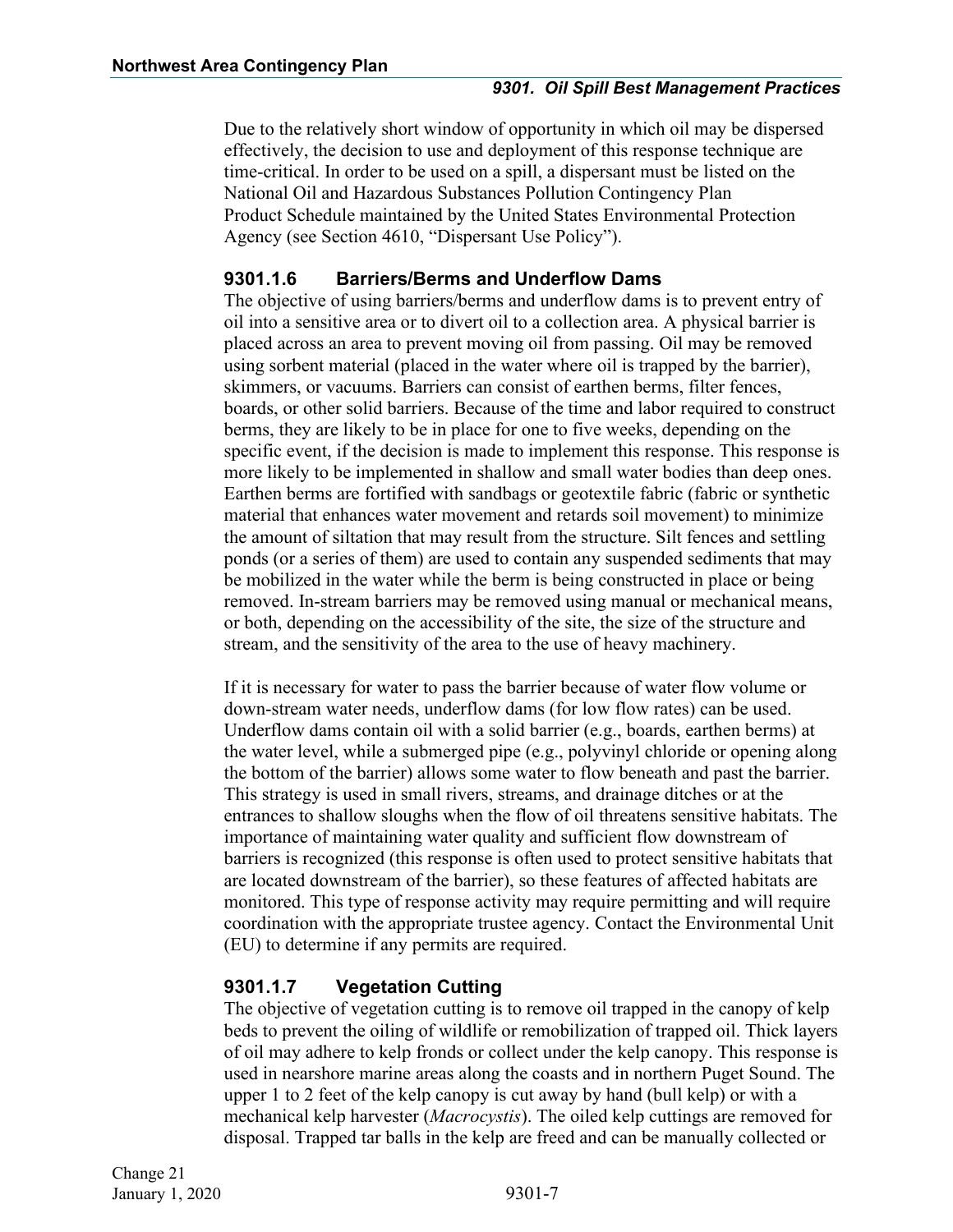flushed to a collection site. Vegetation cutting is used when a large quantity of oil is trapped in the kelp canopy and the oil poses a risk to sensitive wildlife using the kelp habitat or when the remobilization of oil to other adjacent sensitive environments is likely to occur. *Macrocystis* kelp plants grow very rapidly and continue to provide protective habitat to marine fishes and invertebrates. Other types of kelp (such as *Nereocystis* or bull kelp) may be more sensitive to cutting and removal. Bull kelp fronds comprise one layer, so cutting may result in loss of protective habitat for associated fishes and invertebrates. If the reproductive cycle is not taken into account, the kelp forest may not return the following spring. Resource experts are routinely consulted regarding these concerns prior to vegetation cutting activities.

# <span id="page-9-0"></span>**9301.2 Shoreline Response Actions**

Within this section, response methods have been consolidated based on similarity of (1) the habitats in which they are used (e.g., sand beaches, rocky shorelines); (2) the types of effects that may potentially result from them (e.g., increases in water temperature, siltation); and (3) the overall activities associated with each (e.g., boat activity, use of machinery). Each type of response is described below.

# <span id="page-9-1"></span>**9301.2.1 Removal of Surface Oil**

The objective of this response method is to remove stranded oil on the shoreline while removing a minimum amount of sediment. Collected oil is placed in bags or containers and removed from the shoreline. No mechanized machinery is used, with the possible exception of all terrain vehicles (ATVs) that may be used to transport containers of collected oil to a staging area for retrieval. ATVs are generally used on sand beaches and restricted to transiting outside of the oiled areas along the upper part of the beach. The techniques used in the removal of surface oil can be used on most shoreline types, but they are most effective on sand or gravel beaches. Generally, removal of surface oil is not recommended on soft mud substrates where mixing oil deeper into the sediment might occur, unless this activity can take place from a boat when the substrate is under water. It is most appropriate for light to moderate oiling by medium to heavy oils. Light oils such as gasoline and diesel rapidly evaporate, spread out to very thin layers, and are not easily picked up. Removal of surface oil is not recommended for mud flats because of the potential for mixing the oil down into the soft sediments. For similar reasons, removal of surface oil is typically only used along the edges of sheltered vegetated low riverbanks and marshes and must be closely monitored.

# **Best Management Practices for the Removal of Surface Oil**

- Removal of surface oil may be performed on all shoreline types, with the exception of tidal flats; not recommended for these shorelines because of the likelihood of mixing oil deeper into the sediments.
- Cleanup should commence after the majority of oil has come ashore, unless significant burial (on sand beaches) or remobilization is expected; minimize burial and/or remobilization by conducting cleanup between tidal cycles.
- Minimize the amount of sediment removed with the oil.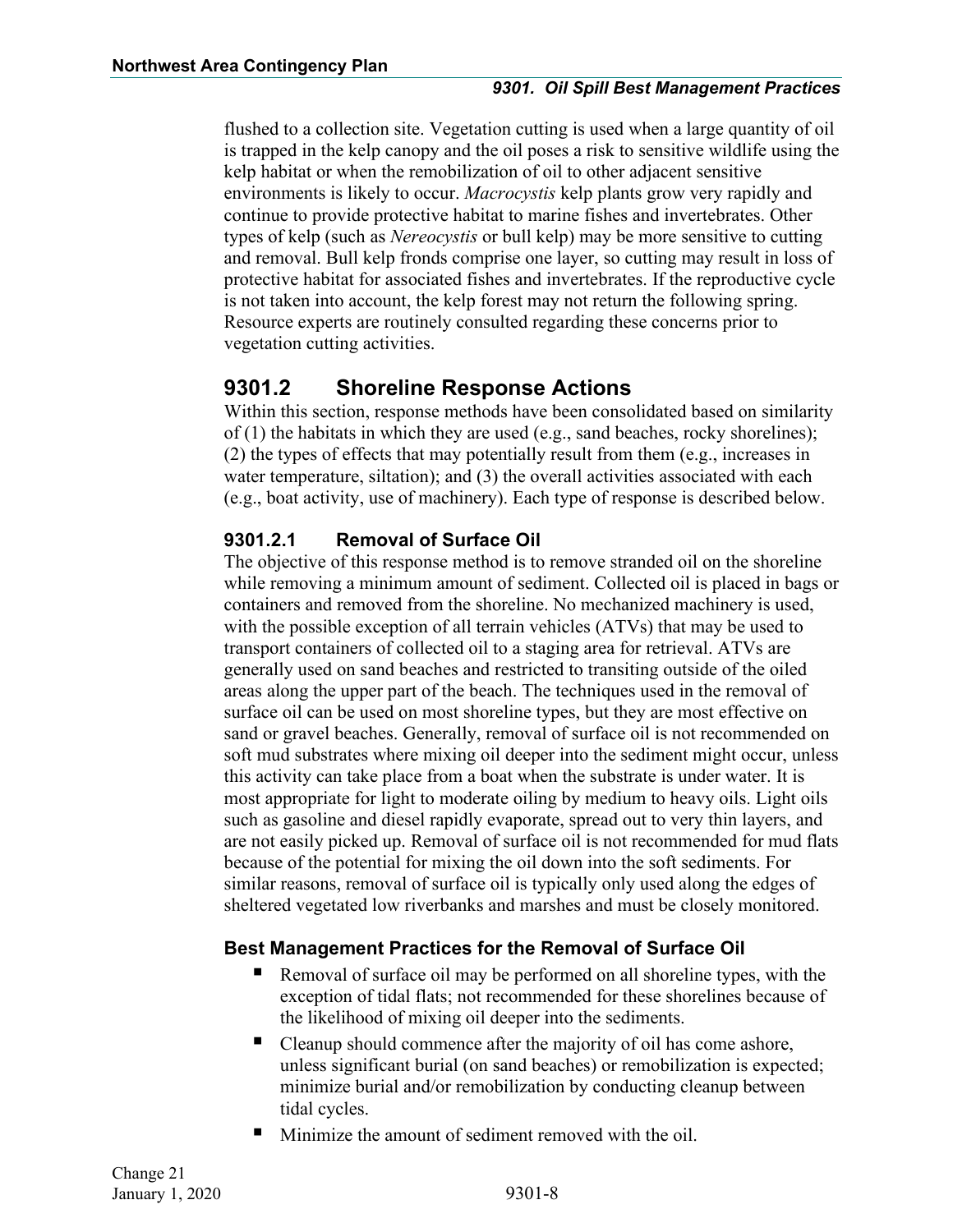- Minimize foot traffic through oiled areas on non-solid substrates (sand, gravel, dirt, etc.) to reduce the likelihood that oil will be worked into the sediment.
- Restrict foot traffic over sensitive areas<sup>[\\*](#page-10-2)</sup> (shellfish beds, salmon redds, algal mats, bird nesting areas, dunes, etc.) to reduce the potential for mechanical damage.
- Shoreline access to specific areas\* may be restricted for periods of time to minimize the impact of human presence/excessive noise on nearby sensitive biological populations<sup>\*</sup> (bird nesting, marine mammal pupping, breeding, fish spawning, etc.).
- Separate and segregate any contaminated wastes generated to optimize waste disposal stream and minimize what has to be sent to hazardous waste sites.
- Establish temporary upland collection sites for oiled waste materials for large spill events; collection sites should be lined with asphalt pad and surrounded by berms to prevent secondary contamination from run-off.
- Ensure safety of responders by maintaining proper span of control under experienced crew bosses.

There are three variations of oil removal as a response: (1) manual removal of oil, (2) passive collection of oil (sorbents), and (3) vacuum removal of oil. A brief description of each variation follows.

# <span id="page-10-0"></span>**9301.2.1.1 Manual Removal of Oil**

In the manual method, surface oil is removed by using tools such as hands, rakes, shovels, and other manual means. Collected oil is placed in bags or containers and removed from the shoreline. This variation of the response can be used on most shoreline types except for tidal flats, where the threat of mixing oil deeper into sediments as a result of foot traffic is typically greater than the benefits gained through use of this method. Manual removal of oil is recommended for use on sheltered rocky shorelines and man-made structures and on sheltered rubble slopes. It is conditionally recommended on exposed rocky shorelines, sand beaches, gravel beaches, sheltered vegetated low banks, and marshes.

# <span id="page-10-1"></span>**9301.2.1.2 Passive Collection of Oil (Sorbents)**

Passive collection of oil allows for oil adsorption onto oleophilic material placed in the intertidal zone or along the riverbank. Sorbent material is placed on the surface of the shoreline substrate, allowing it to adsorb oil as it is released by tidal or wave action. The sorbents most typically used for medium to heavy oils are snares (shaped like cheerleader pompoms) made of oleophilic material; snares are attached at 18-inch intervals along a rope that can be tied, anchored, or staked along the intertidal shoreline. As the snares are moved about by tidal or wave action, they also help remobilize oil by rubbing across rock surfaces. Snare lines are monitored regularly for their effectiveness at picking up oil and to collect and replace oiled sorbents with new material. This method is often used as a

<span id="page-10-2"></span><sup>∗</sup> Operations Section will be advised by Planning Section (EU).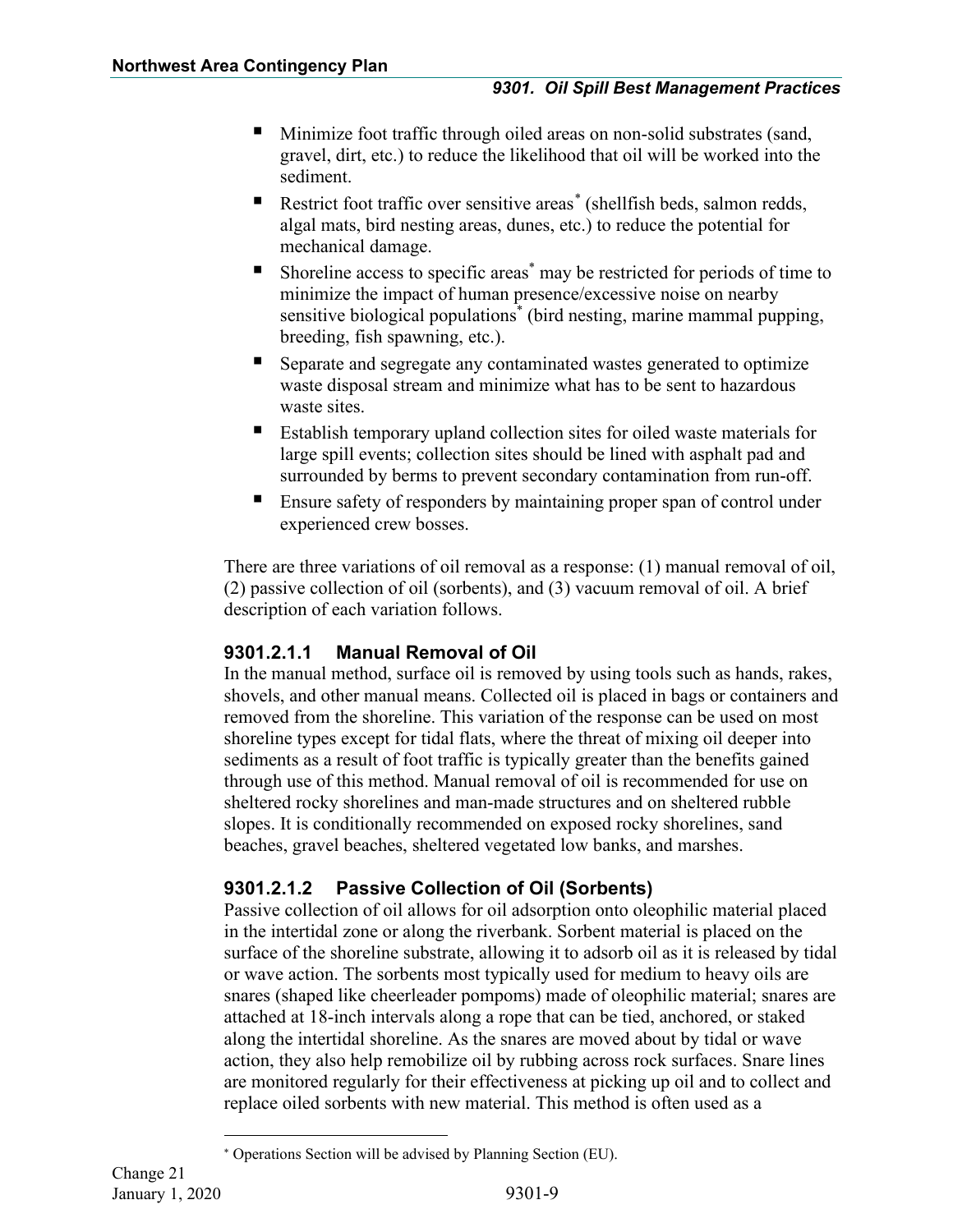#### *9301. Oil Spill Best Management Practices*

secondary treatment method after gross oil removal and along sensitive shorelines where access is restricted. Passive collection with sorbents can also be used in conjunction with other techniques (e.g., flushing, booming) to collect floating oil for recovery. Passive collection of oil using sorbents is recommended for sand beaches, gravel beaches, sheltered rocky shores and man-made structures, sheltered rubble slopes, sheltered vegetated low banks, and marshes. It is conditionally recommended on exposed rocky shores and on tidal flats.

# **Best Management Practices for Passive Collection of Oil**

- Passive collection of oil using sorbent material may be used on all shoreline types but is most useful with light to moderate oiling.
- Continually monitor and collect passive sorbent material deployed in the intertidal zone to prevent it from entering the environment as nondegradable, oily debris.
- Monitor passive absorbents placed in the mid- or lower intertidal zone for potential entrapment of small crustaceans; coordinate with the EU for corrective actions if entrapment is observed.

# <span id="page-11-0"></span>**9301.2.1.3 Vacuum Removal of Oil**

The objective of vacuum removal is to remove free oil that has pooled on the substrate. This method entails the use of a vacuum unit with a suction head to recover free oil. Equipment can range in size from small portable units that fill individual 55-gallon drums to large "supersuckers" that are truck-mounted and have the capacity to lift large rocks. Supersuckers are primarily used when circumstances (e.g., the length or number of hoses used) require greater suction capacity. This system can also be used with water spray systems to flush the oil towards the suction head. This response variation is used when free, liquid oil is stranded on the shoreline (usually along the high-tide line) or trapped in vegetation that is readily accessible. Vacuum removal of oil is not recommended on any shoreline habitat. It is conditionally recommended on exposed rocky shores, sand beaches, gravel beaches, sheltered rocky shores and man-made structures, sheltered rubble slopes, sheltered vegetated low banks, and marshes.

# **Best Management Practices for Vacuum Removal of Oil**

- Vacuum removal of oil may be used on any shoreline type where liquid oil has pooled, with the exception of tidal flats; not recommended for these shorelines because of poor access and potential for mixing oil deeper into the sediments.
- Closely monitor vacuum operations in wetlands; site specific restrictions<sup>[\\*](#page-11-1)</sup> may be required to minimize the impact to marsh plant root system, which could lead to erosion.

<span id="page-11-1"></span><sup>\*</sup> Operations Section will be advised by Planning Section (EU).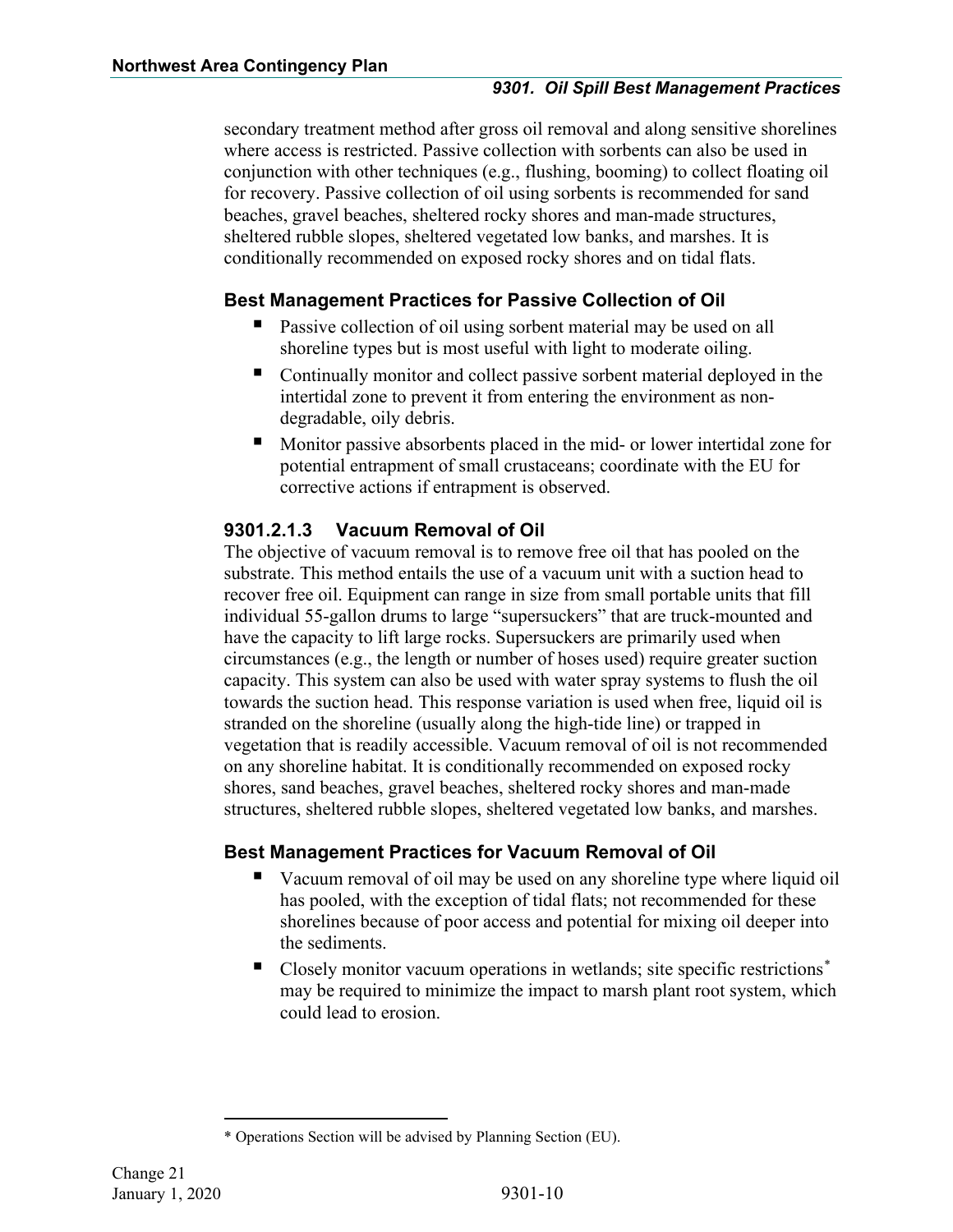#### <span id="page-12-0"></span>**9301.2.2 Oiled Debris Removal**

The objective of this response is the removal of oiled debris (organic and manmade) from the shoreline. Debris (e.g., seaweed, trash and logs) is removed when it becomes heavily contaminated and when it is either a potential source of chronic oil release, an aesthetic problem or a source of contamination for organisms on the shoreline. If time and resources permit, unoiled, man-made debris (e.g., trash, mooring lines, etc.) may be removed or placed above the high tide line prior to oil reaching a shoreline (based on oil spill trajectory) in order to minimize the amount of oiled debris generated by the spill. Oiled debris removal is recommended for sand beaches, gravel beaches, sheltered rocky shores and man-made structures, and sheltered rubble slopes. It is conditionally recommended on exposed rocky shores, tidal flats, sheltered vegetated low banks, and marshes.

# **Best Management Practices for Oiled Debris Removal**

- Removal of oily debris may be used on all shoreline types; removal of oily debris from shorelines with soft mud substrates (mudflats, marshes) is usually restricted to debris stranded at the high tide line where debris can be recovered without grinding oil into the substrate.
- Minimize foot traffic through oiled areas on non-solid substrates (sand, gravel, dirt, etc.) to reduce the likelihood that oil will be worked into the sediment.
- Minimize quantity of oiled vegetative debris removed by concentrating on debris that is moderately to heavily oiled; leave lightly oiled and clean stranded seaweed and wood debris in place to provide habitat for small invertebrates and to help stabilize shoreline.
- Restrict foot traffic over sensitive areas<sup>\*</sup> (shellfish beds, salmon redds, algal mats, bird nesting areas, dunes, etc.) to reduce the potential for mechanical damage.
- Shoreline access to specific areas\* may be restricted for periods of time to minimize the impact of human presence/excessive noise on nearby sensitive biological populations\* (bird nesting, marine mammal pupping, breeding, fish spawning, etc.).
- Separate and segregate any contaminated wastes generated to optimize waste disposal stream and minimize what has to be sent to hazardous waste sites.
- Establish temporary upland collection sites for oiled waste materials for large spill events; collection sites should be lined with asphalt pad and surrounded by berms to prevent secondary contamination from run-off.
- Ensure safety of responders by maintaining proper span of control under experienced crew bosses.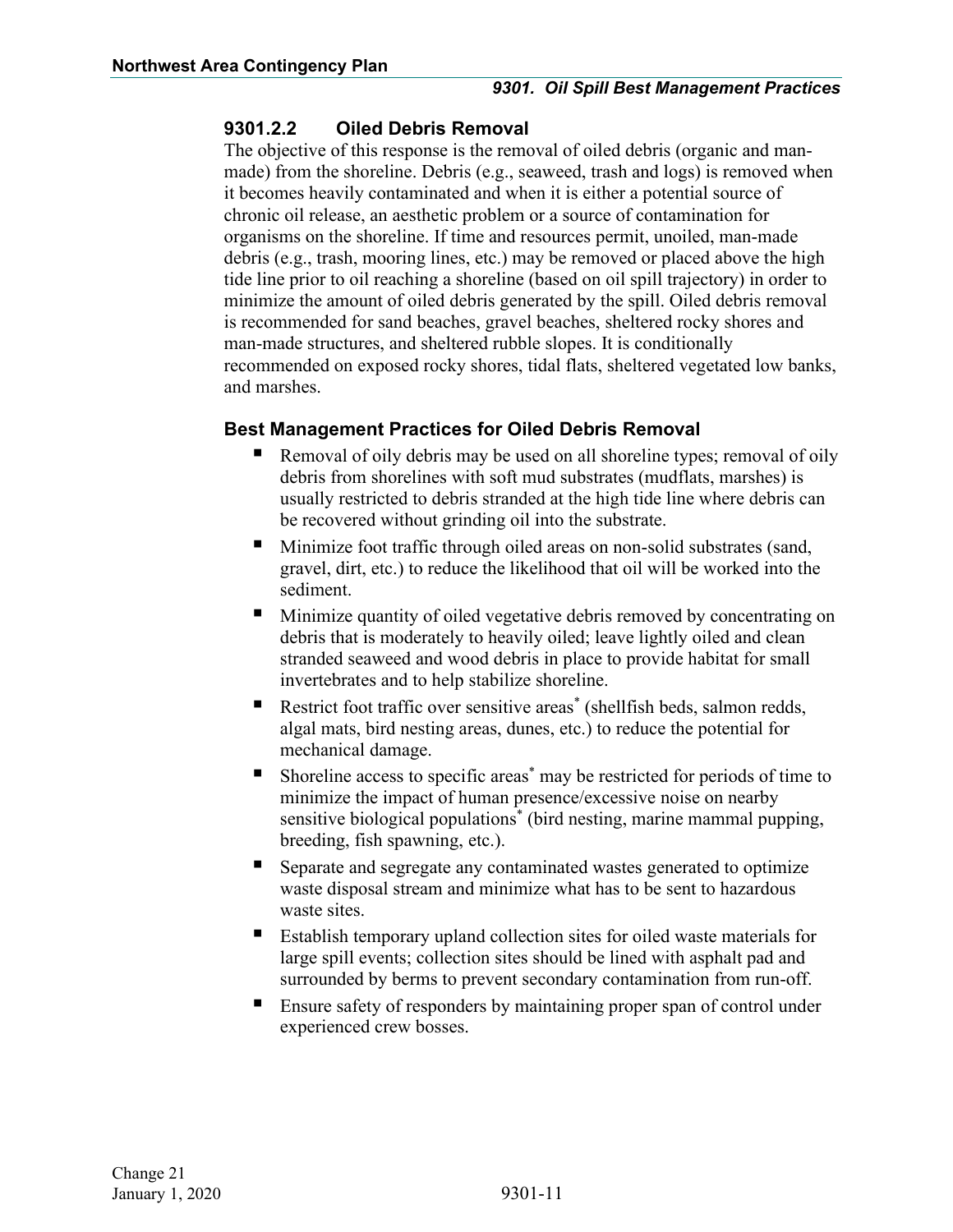# <span id="page-13-0"></span>**9301.2.3 Trenching/Recovery Wells**

The objective of trenching or the use of recovery wells is to remove subsurface oil from permeable substrates. Trenches or wells are dug down to the depth of the oil (or water table) to intercept oil migrating through the substrate. The oil collected in the trench or well is then recovered by vacuum pump or skimmer and disposed of off site. The oil must be liquid enough to flow at ambient temperatures. Water flooding or flushing the substrate can be used to speed up oil migration into the trench or well. If the trench or well is not deep enough to reach the water table, the bottom must be lined with plastic to prevent oil penetration deeper into the sediment. Trenches are not dug in the lower portions of the beach where attached plants and organisms may be abundant.

Trenching and recovery wells are conditionally recommended for sand beaches, gravel beaches (pebble- to cobble-size substrate), and sheltered vegetated low banks.

# **Best Management Practices for Trenching and the Use of Recovery Wells**

- **Trenching and recovery wells may be used on sand and gravel shorelines** with grain sizes ranging from fine sand to pebble-size gravel.
- $\blacksquare$  Line the bottom of trenches that do not reach the water table (dry) with plastic to prevent the collected oil from penetrating deeper into the substrate.
- Restrict trenches from the lower intertidal zone where attached algae and organisms are abundant.
- Collapse or fill in trenches/well when response action is completed; ensure that sides and bottom of trenches are clean before collapsing.
- Minimize foot traffic through oiled areas on non-solid substrates (sand, gravel, dirt, etc.) to reduce the likelihood that oil will be worked into the sediment.
- Restrict foot traffic over sensitive areas<sup>[\\*](#page-13-1)</sup> (shellfish beds, salmon redds, algal mats, bird nesting areas, dunes, etc.) to reduce the potential for mechanical damage.
- Shoreline access to specific areas[\\*](#page-13-2) may be restricted for periods of time to minimize the impact of human presence/excessive noise on nearby sensitive biological populations<sup>\*</sup> (bird nesting, marine mammal pupping, breeding, fish spawning, etc.).
- Separate and segregate any contaminated wastes generated to optimize waste disposal stream and minimize what has to be sent to hazardous waste sites.
- Establish temporary upland collection sites for oiled waste materials for large spill events; collection sites should be lined with asphalt pad and surrounded by berms to prevent secondary contamination from run-off.

<span id="page-13-2"></span><span id="page-13-1"></span><sup>\*</sup> Operations Section will be advised by Planning Section (EU).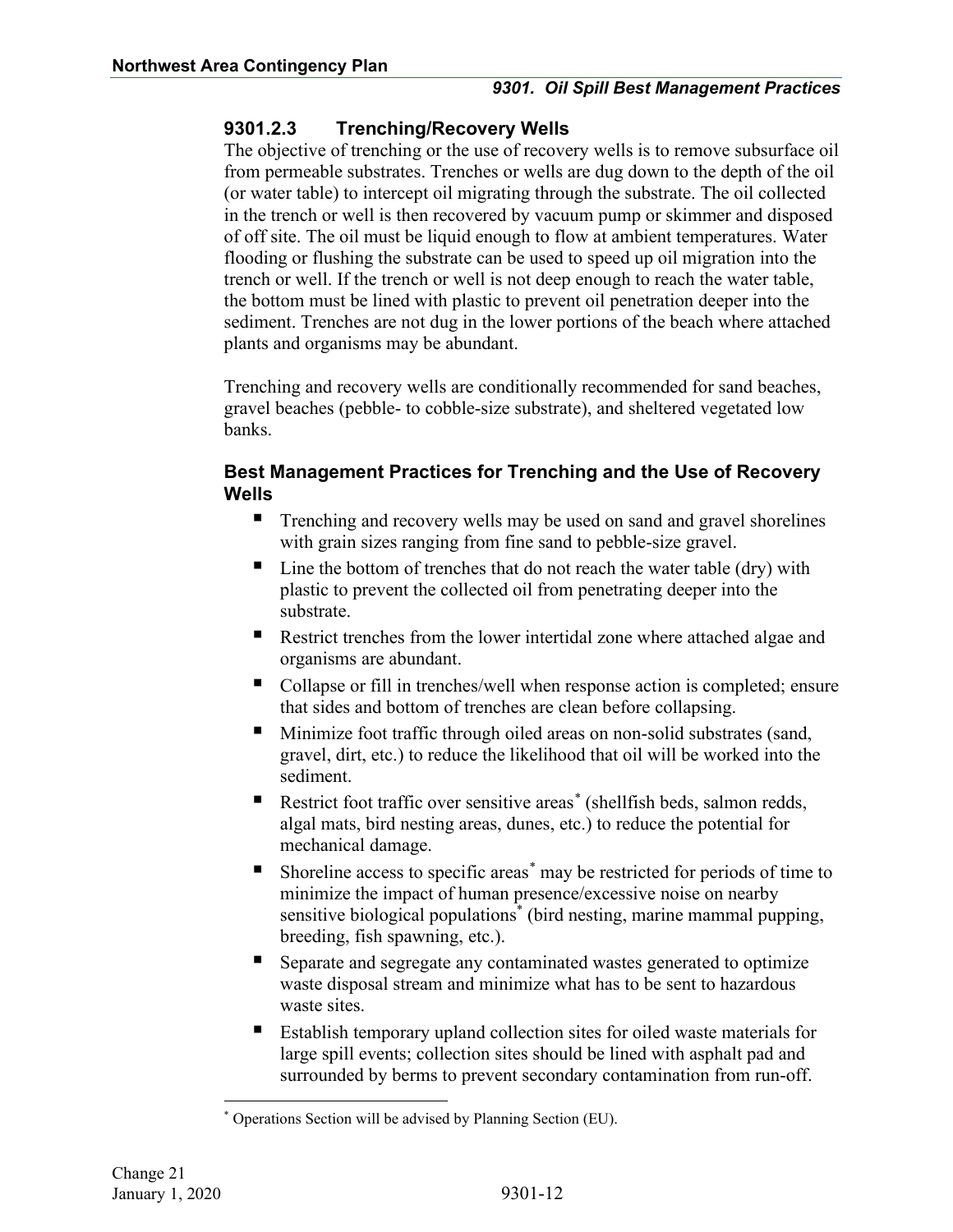Ensure safety of responders by maintaining proper span of control under experienced crew bosses.

# <span id="page-14-0"></span>**9301.2.4 Removal of Oiled Sediment**

In this method, oiled sediment is removed by either use of hand tools or use of various kinds of motorized equipment. Oiled sediment removal is restricted to the supratidal and upper intertidal areas to minimize disturbance of biological communities in the lower intertidal and subtidal. After removal, oiled sediments are transported and disposed of off site. New sediments are not typically transported to replace those that were removed; however, a variation of this response that includes sediment replacement (described below) is used for beaches with low natural replenishment rates or high rates of erosion. This method of cleanup is most effective when there is a limited amount of oiled sediment that must be removed. Close monitoring is required so that the quantity of sediment removed, siltation, and the likelihood of erosion may be minimized in all cases. Such operations are generally restricted in fish spawning areas. Sensitive areas that are adjacent, and may be potentially affected by released oil sheens, must also be protected.

It should be noted that oiled sediment removal (and removal of adjacent sediment) may be used along riverbanks or other upland areas to prevent oil from leaching into the adjacent aquatic environment. For example, this technique may be necessary when a tanker truck or rail car overturns and spills oil in an upland area adjacent to a stream. As a primary response, the source of the oil in the environment, including the sediment and/or adjacent soil into which it was spilled, is removed before it has a chance to remobilize into nearby water. The tools used to remove source sediment and/or adjacent soil vary with the scale of the spill and the accessibility of the site; however, both manual and mechanized removal tools are used regularly. In areas that are prone to erosion, contaminated sediment and/or soil that is removed is typically replaced with clean sediment.

# **Best Management Practices for Removal of Oiled Sediment**

- Oiled sediment removal (without replacement) is used primarily on sand beaches not subject to high rates of erosion; small quantities of oiled sediment removal may be permitted on gravel beaches (pebble- to cobblesize gravel or riprap) and sheltered vegetated stream banks.
- Cleanup should commence after the majority of oil has come ashore, unless significant burial (sand beaches) or remobilization is expected; minimize burial and/or remobilization by conducting cleanup between tidal cycles.
- Restrict sediment removal to supra and upper intertidal zones (or above waterline on stream banks) to minimize disturbance of biological communities in lower intertidal and subtidal zones.
- Take appropriate actions to protect nearby sensitive environments\* (salmon spawning streams, shellfish bed, nursery areas) from the effects of increased oil runoff/sheening or siltation by the proper deployment of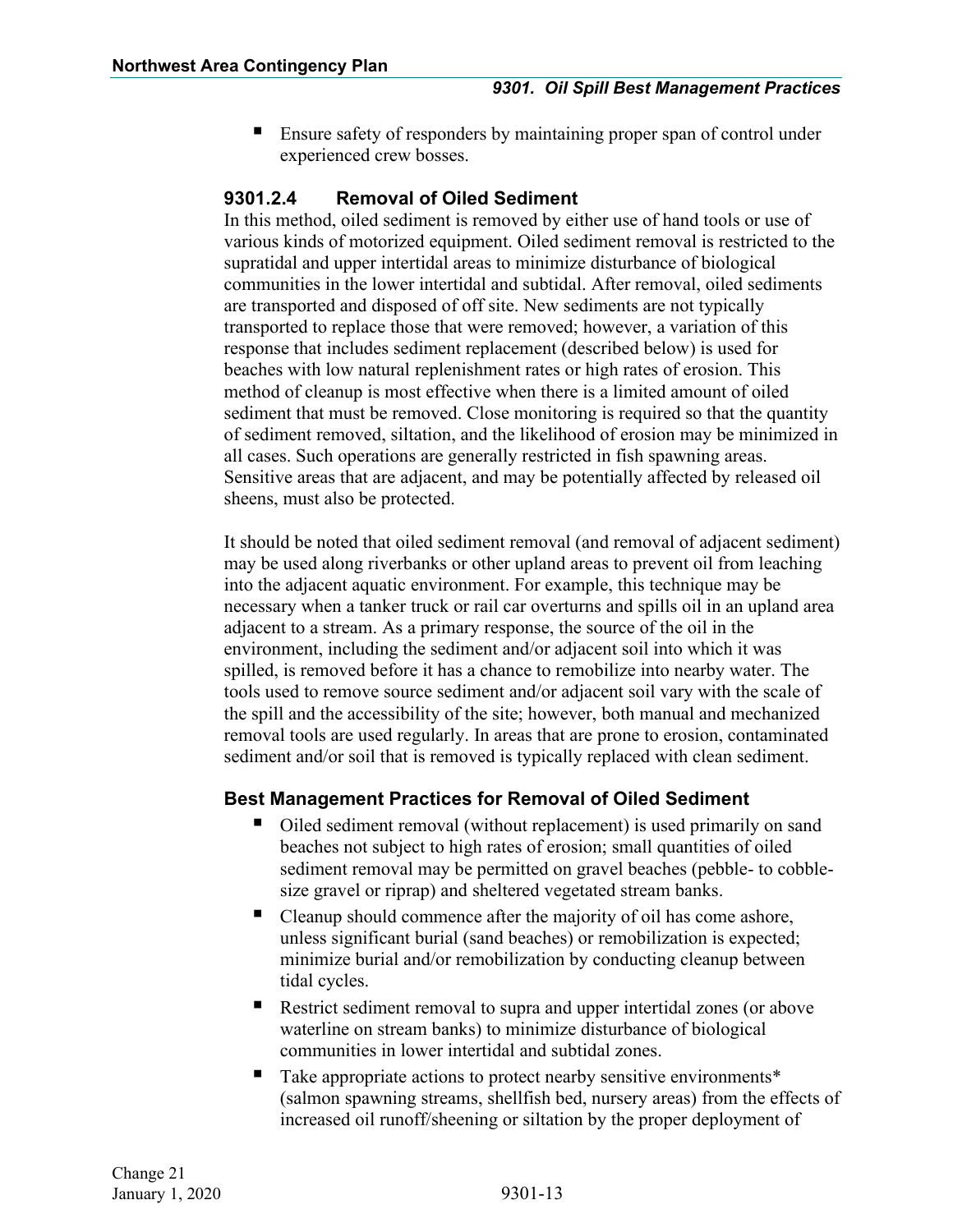booms, siltation curtains, sorbents, etc.; monitor for effectiveness of protection measures.

- **Minimize the amount of oiled sediment removed by closely monitoring** mechanical equipment operations.
- Coordinate the locations of any temporary oiled sediment staging or storage sites near the shoreline with the EU.
- Minimize vehicle traffic through oiled areas to reduce the likelihood that oil will be worked into the sediment and contamination carried off site by cleanup equipment.
- Restrict foot or vehicular traffic over sensitive areas<sup>[\\*](#page-15-1)</sup> (shellfish beds, salmon redds, algal mats, bird nesting areas, dunes, etc.) to reduce the potential for mechanical damage.
- Shoreline access to specific areas\* may be restricted for periods of time to minimize the impact of human presence/excessive noise on nearby sensitive biological populations\* (bird nesting, marine mammal pupping, breeding, fish spawning, etc.).
- Separate and segregate any contaminated wastes generated to optimize waste disposal stream and minimize what has to be sent to hazardous waste sites.
- Establish temporary upland collection sites for oiled waste materials for large spill events; collection sites should be lined with asphalt pad and surrounded by berms to prevent secondary contamination from run-off.
- Ensure safety of responders by maintaining proper span of control under experienced crew bosses.

Typically, oiled sediment removal is conditionally recommended for sand beaches, gravel beaches, sheltered rubble slopes, and sheltered vegetated low banks.

# <span id="page-15-0"></span>**9301.2.4.1 Oiled Sediment Reworking**

The objective of this variation of oiled sediment removal is to re-work oiled sediments to break up oil deposits, increase surface area, and mix oxygen into deep subsurface oil layers; this activity exposes the oil to natural removal processes and enhances the rate of oil degradation. Oiled sediment is not removed from the beach. Instead, beach sediments are rototilled or otherwise mechanically mixed with the use of heavy equipment. The oiled sediments in the upper beach area may also be relocated to the mid-tidal portion of the beach. Relocation enhances natural cleanup during reworking by wave activity. This procedure is also known as surf washing, or berm relocation. Generally, sediment reworking is used on sand or gravel beaches where high erosion rates or low natural sediment replenishment rates are issues. Sediment reworking may also be used where remoteness or other logistical limitations make sediment removal unfeasible. Sediment reworking is not used on beaches near shellfish harvest or fish spawning

<span id="page-15-1"></span><sup>\*</sup> Operations Section will be advised by Planning Section (EU).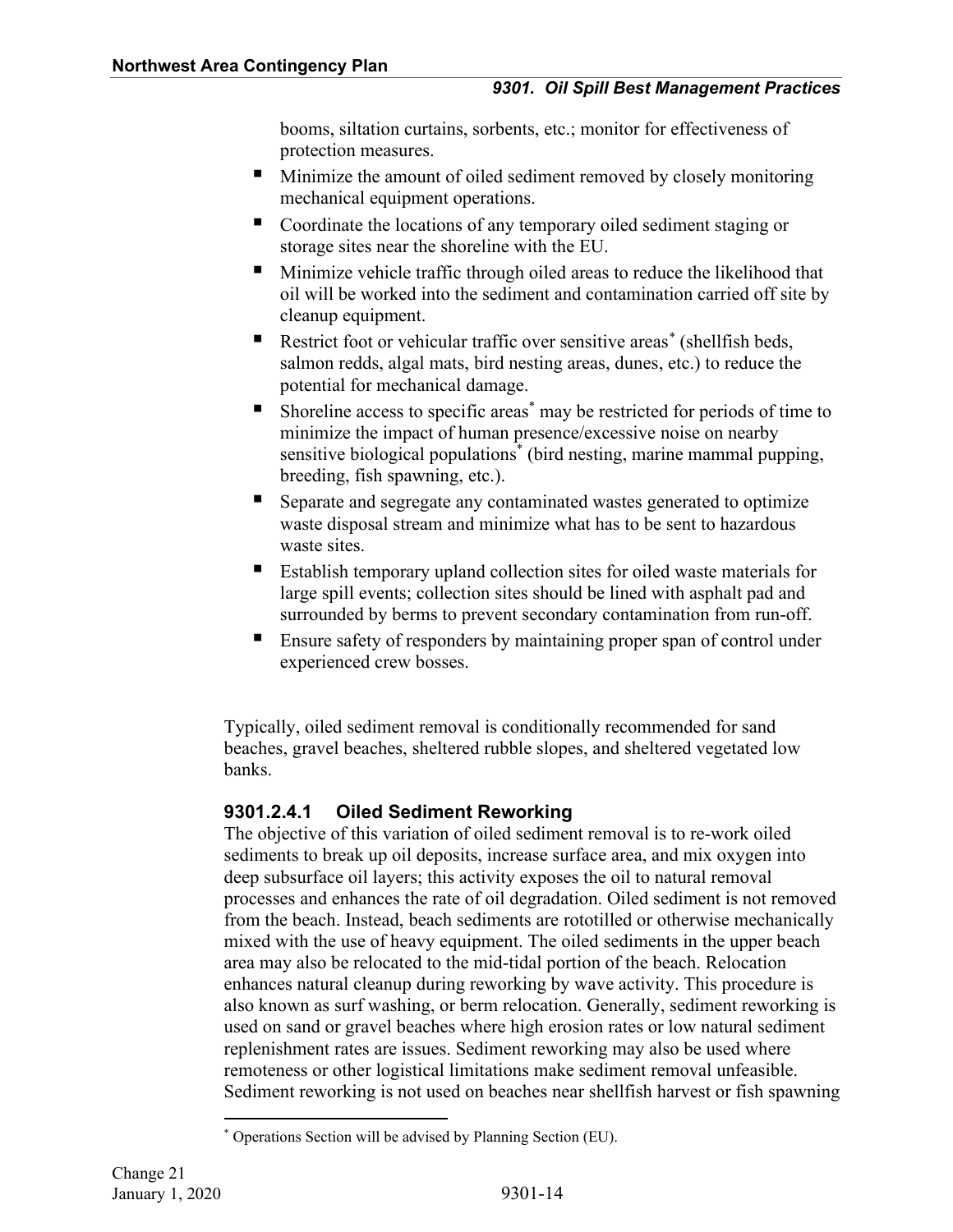areas because of the potential for release of oil or oiled sediments into these sensitive habitats. Sediment reworking is conditionally recommended for sand beach and gravel beach habitats.

# **Best Management Practices for Oiled Sediment Reworking**

- Oiled sediment reworking (rototilling) breaks up oil crusts or aerates light surface oiling; used primarily on sand or mixed sand and gravel beaches, especially those prone to erosion.
- Berm relocation or surf washing may be used on sand, mixed sand and gravel, or gravel (pebble- to cobble-size) beaches exposed to at least moderate wave energy.
- Restrict rototilling to mid- and upper-intertidal zones to minimize disturbance of biological communities in lower intertidal and subtidal zones.
- Restrict berm relocation/surf washing in vicinity of sensitive environments<sup>[\\*](#page-16-1)</sup> (salmon spawning streams, shellfish bed, nursery areas, etc.) to prevent adverse effects from increased oil runoff/sheening or siltation.

# <span id="page-16-0"></span>**9301.2.4.2 Oiled Sediment Removal with Replacement**

The objective of this response variation is to remove oiled sediment and replace it with cleaned or new material. Oiled sediments are excavated using heavy equipment on the beach at low tide. After removal of the oiled sediment, new clean sediment of similar composition is brought in for replacement. The oiled sediment may also be cleaned and then replaced on the beach. The sediments are loaded into a container for washing. Cleansing methods include a hot water wash or physical agitation with a cleaning solution. After the cleansing process, the rinsed materials are returned to the original area. Cleaning equipment must be placed close to beaches to reduce transportation problems. This variation is conditionally recommended on sand beaches, gravel beaches, and sheltered rubble slopes, although the beaches must be exposed to wave activity so the replaced sediments can be re-worked into a natural distribution.

# **Best Management Practices for Oiled Sediment Removal and Replacement**

- Oiled sediment removal (with replacement) is used primarily on sand, mixed sand and gravel, gravel, and vegetated stream bank shorelines subjected to high rates of erosion.
- Restrict sediment removal and replacement to supra and upper intertidal zones (or above waterline on stream banks) to minimize disturbance of biological communities in lower intertidal and subtidal zones.
- Take appropriate actions to protect nearby sensitive environments<sup>[\\*](#page-16-2)</sup> (salmon spawning streams, shellfish bed, nursery areas) from the effects of increased oil runoff/sheening or siltation by the proper deployment of

Operations Section will be advised by Planning Section (EU).

<span id="page-16-2"></span><span id="page-16-1"></span><sup>\*</sup> Operations Section will be advised by Planning Section (EU).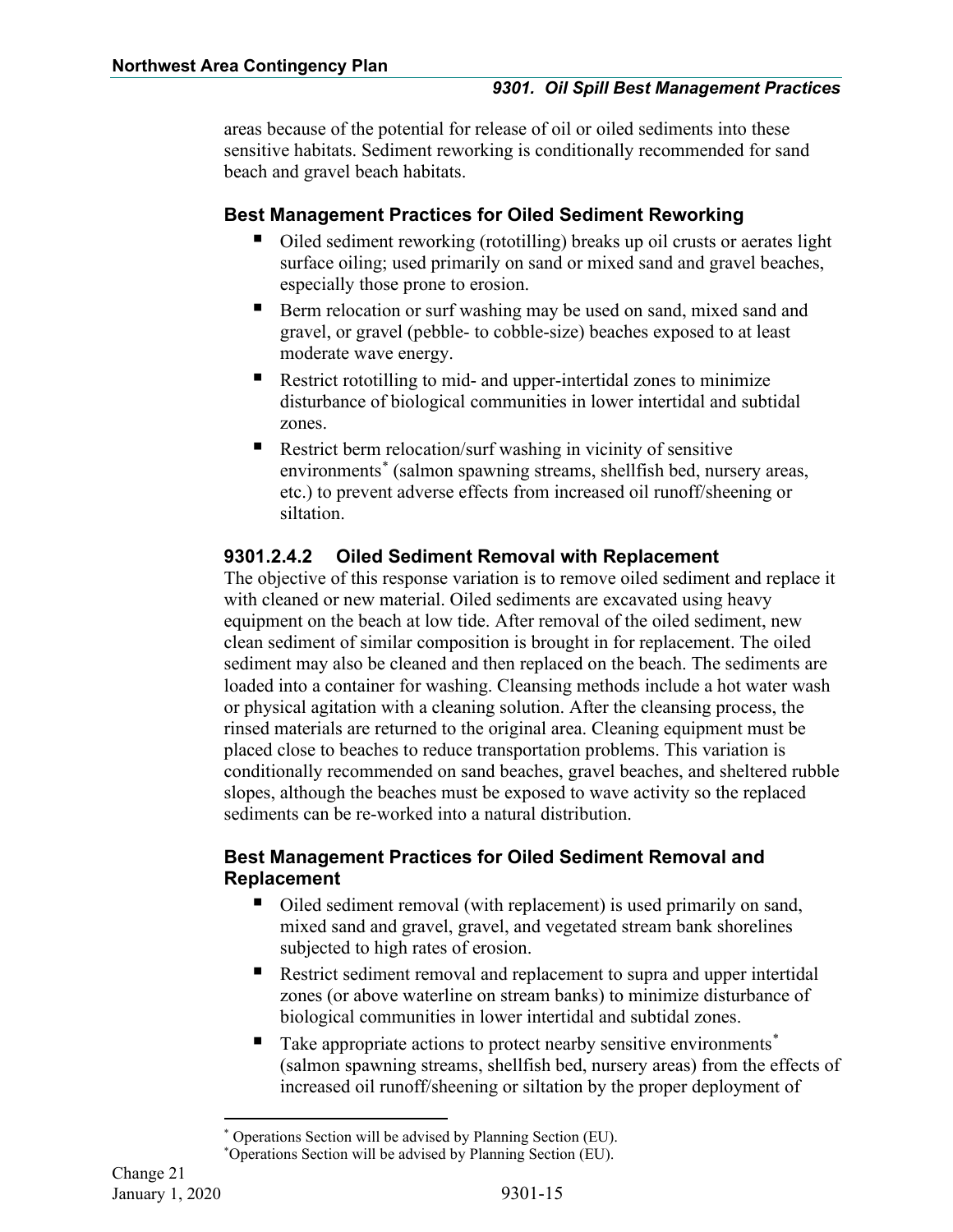booms, siltation curtains, sorbents, etc.; monitor for effectiveness of protection measures.

■ Coordinate the locations of any temporary oiled sediment staging or storage sites near the shoreline with the EU.

# <span id="page-17-0"></span>**9301.2.5 Flushing with Ambient (Temperature, Salinity) Water**

The objective of ambient water flushing is to remobilize oil stranded on surface substrate, as well as oil from crevices and rock interstices, to the water's edge for collection. Water is pumped from hoses onto an oiled beach, beginning above the highest level where the oil is stranded and slowly working down to the water level. The flow of water remobilizes oil stranded on the surface sediments and flushes it down to the water's edge. The remobilized oil is contained by boom and recovered for disposal. Increased water pressure may be needed to assist in the remobilization as the oil weathers and begins to harden on the substrate. Because of the potential for higher pressures to cause siltation and physical disruption of the softer substrates, flushing with higher pressures is restricted to rock or hard man-made substrates.

Intake and outflow hoses may range from 2 to 4 inches in diameter and, depending on the pump used, pump between 200 and 400 gallons of water per minute. Intake hoses are fitted with screens to minimize the extraction of debris, flora, and fauna. Screen holes generally range from 0.25 to 1 inch in diameter, depending on the environment from which the water is being pumped. Intake hoses are propped off of the bottom using rebar in about 3 feet of water to further minimize the amount of sediment and debris, and the number of organisms, taken into the hose and pump.

# **Best Management Practices for Ambient Water Flushing**

- Cleanup should commence after the majority of oil has come ashore, unless significant burial (sand beaches) or remobilization is expected; minimize burial and/or remobilization by conducting cleanup between tidal cycles.
- Protect sensitive nearby environments<sup>[\\*](#page-17-1)</sup> (salmon spawning streams, shellfish bed, submerged aquatic vegetation, nursery areas, etc.) from the effects of increased oil runoff by the proper deployment of booms, sorbents, etc.; monitor for effectiveness of protection measures.
- Restrict foot or vehicular traffic over sensitive areas<sup>\*</sup> (shellfish beds, salmon redds, algal mats, bird nesting areas, dunes, etc.) to reduce the potential for mechanical damage.
- Shoreline access to specific areas\* may be restricted for periods of time to minimize the impact of human presence/excessive noise on nearby sensitive biological populations\* (bird nesting, marine mammal pupping, breeding, fish spawning, etc.).

<span id="page-17-1"></span><sup>\*</sup> Operations Section will be advised by Planning Section (EU).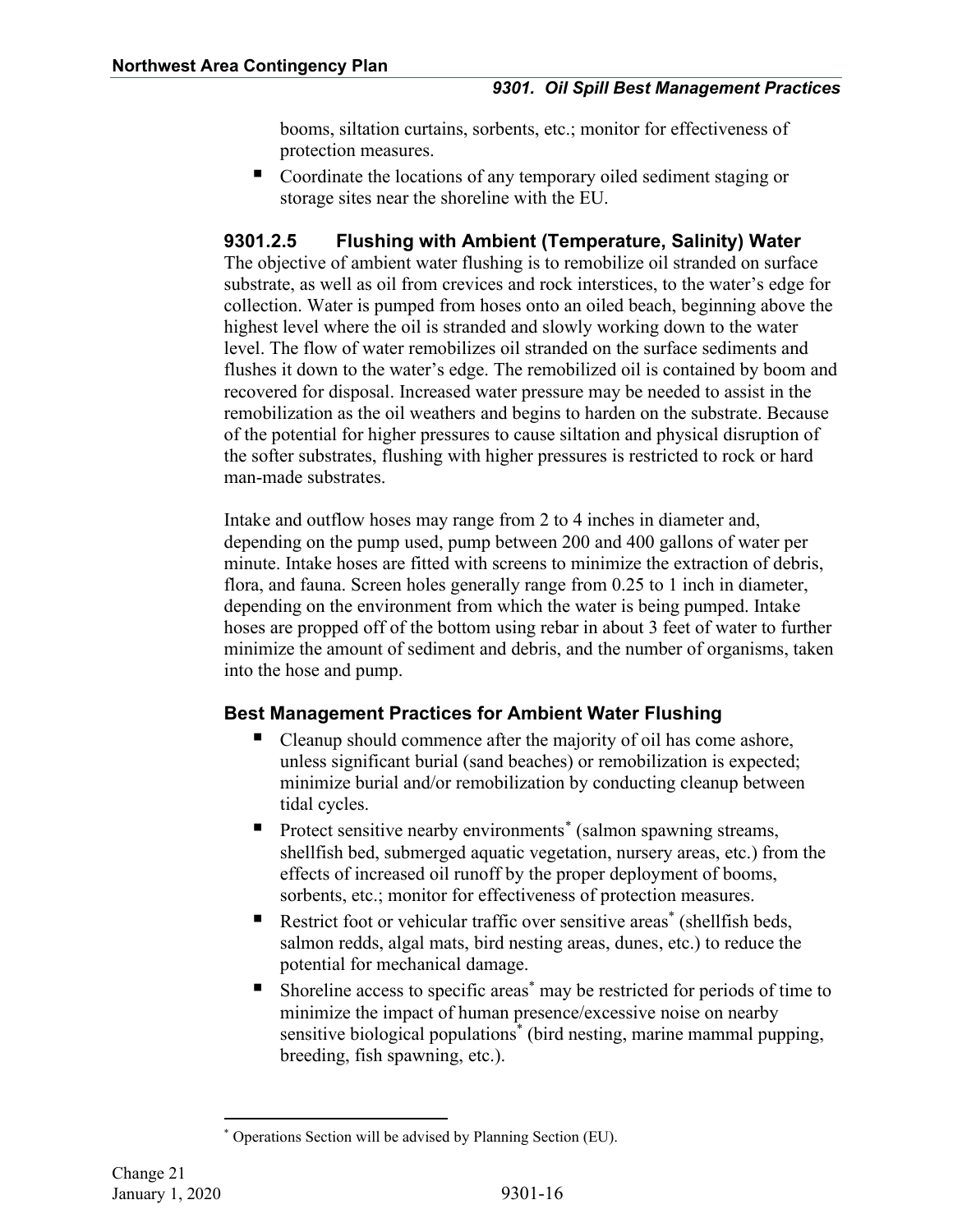Ensure the safety of responders by maintaining proper span of control under experienced crew bosses.

# <span id="page-18-0"></span>**9301.2.5.1 Flooding (Deluge)**

The objective of this variation of ambient water flushing is to mobilize stranded oil from rock crevices and interstices. Ambient water is pumped through a header pipe at low pressure above and inshore from the fouled area of shoreline. The pipe is meant to create a sheet of water that simulates tidal washing over the affected area. Removing stranded oil may be particularly important when a more sensitive habitat is nearby and in danger of becoming fouled with oil after the intertidal zone is washed over the next tidal cycle, remobilizing oil. The effects of flooding may also be desired when a spring tide has deposited oil above the normal high water mark or when the wave energy of the adjacent water is not great enough to sufficiently wash the affected area over the following tidal cycle. After oil has been loosened from the substrate, it is collected and removed using a variety of mechanical, manual and passive methods. Ambient water flooding is recommended for use on gravel beaches. Ambient water flooding is conditionally recommended for sand beaches, sheltered rocky shorelines and man-made structures, sheltered rubble slopes, sheltered vegetated low banks, and marshes.

# **Best Management Practices for Ambient Water Flooding**

- Ambient water flooding (deluge) could be used on all shoreline types, with the exception of fine- to coarse-grained sand beaches. Use in this habitat could mobilize contaminated sediment into the environmentally sensitive subtidal zone or cause excessive siltation.
- Closely monitor flooding of shorelines with fine sediments (mixed sand and gravel, sheltered rubble, sheltered vegetative banks, marshes) to minimize excessive siltation or mobilization of contaminated sediments into the subtidal zone.
- Ambient water flooding is not generally useful on exposed rocky shorelines or submerged tidal flats because these areas are naturally well flooded.

# <span id="page-18-1"></span>**9301.2.5.2 Ambient Water, Low-Pressure Flushing**

The objective of this variation of ambient water flushing is to mobilize liquid oil that has adhered to the substrate or man-made structures, pooled on the surface, or become trapped in vegetation to the water's edge for collection. Low-pressure washing (<50 pounds per square inch) with ambient seawater sprayed through hoses is used to flush oil to the water's edge for pickup. Oil is trapped by booms and picked up with skimmers or sorbents. This variation may also be used in concert with ambient water flooding, which helps move the oil without the potential effects associated with higher water pressures. Low-pressure flushing is conditionally recommended for exposed rocky shores, sand beaches with coarser sediments (mixed sand and gravel), gravel beaches, sheltered rocky shorelines and man-made structures, sheltered rubble slopes, sheltered vegetated low banks and marshes.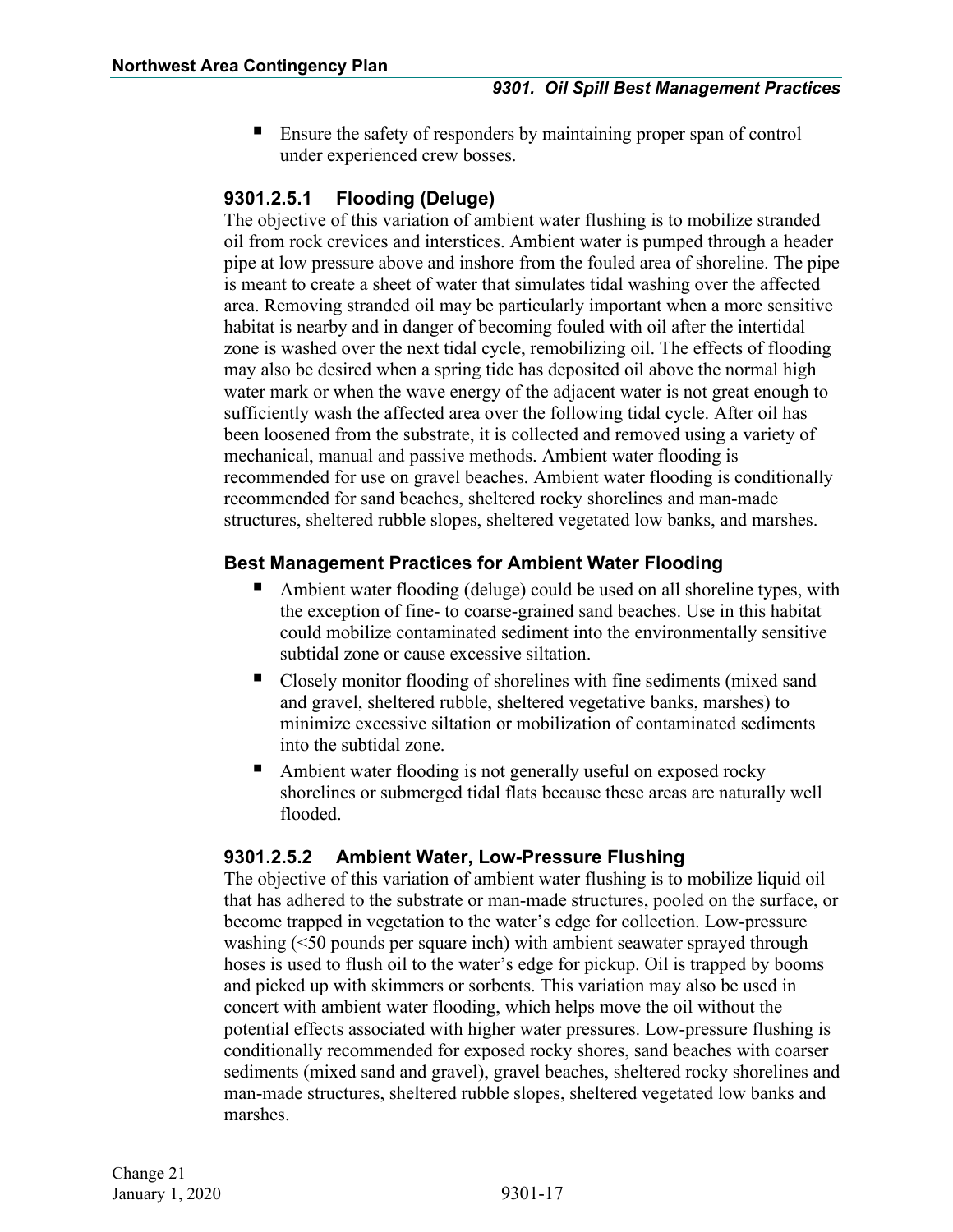#### **Best Management Practices for Ambient Water, Low-pressure Flushing**

- Ambient water, low-pressure flushing could be used on all shoreline types with the exception of sand beaches (fine- to coarse-grained) and mud flats (exposed or sheltered).
- Flushing on exposed rocky shorelines may be hazardous to response personnel; ensure presence of adequate safeguards and monitoring to ensure personnel safety.
- **Prevent pushing or mixing oil deeper into the sediment by not directing** the stream of water directly into the oil; direct hoses to place the stream of water above or behind the surface oil to create a sheet of water to remobilize and carry oil down the beach to a containment area for recovery.
- Closely monitor flushing of shorelines with fine sediments (mixed sand and gravel, sheltered rubble, sheltered vegetative banks, marshes) to minimize excessive siltation or contaminated sediments mobilization into the subtidal zone.
- Restrict flushing in marshes from boats or on shore above the high tide line during high tide to minimize mixing oil into the sediments or mechanically damaging the marsh plants.

# <span id="page-19-0"></span>**9301.2.5.3 Ambient Water, High-Pressure Flushing**

The objective of this variation of ambient water flushing is to mobilize oil that has adhered to hard substrates or man-made structures to the water's edge for collection. It is similar to low-pressure washing except the water pressure may reach 100+ pounds per square inch, and it can be used to flush floating oil or loose oil out of tide pools and between crevices on riprap. Compared to the lower pressure spray, high-pressure spray will more effectively remove oil that has adhered to rocks. Because water volumes are typically low, this response method may require the placement of sorbents directly below the treatment area or the use of a deluge to carry oil to the water's edge for collection. High-pressure flushing is conditionally recommended for exposed rocky shores, gravel beaches, particularly those consisting of cobble- and boulder-size rocks, and riprap, sheltered rocky shorelines and man-made structures, and sheltered rubble slopes.

# **Best Management Practices for Ambient Water, High-pressure Flushing**

- Ambient water, high-pressure flushing may be used on rocky (exposed and sheltered) and riprap shorelines.
- Flushing on exposed rocky shorelines may be hazardous to response personnel; ensure the presence of adequate safeguards and monitoring to ensure personnel safety.
- Prevent pushing or mixing oil deeper into the riprap by not directing the stream of water directly into the oil; direct hoses to place the stream of water above or behind the surface oil to create a sheet of water to remobilize and carry oil down to a containment area for recovery.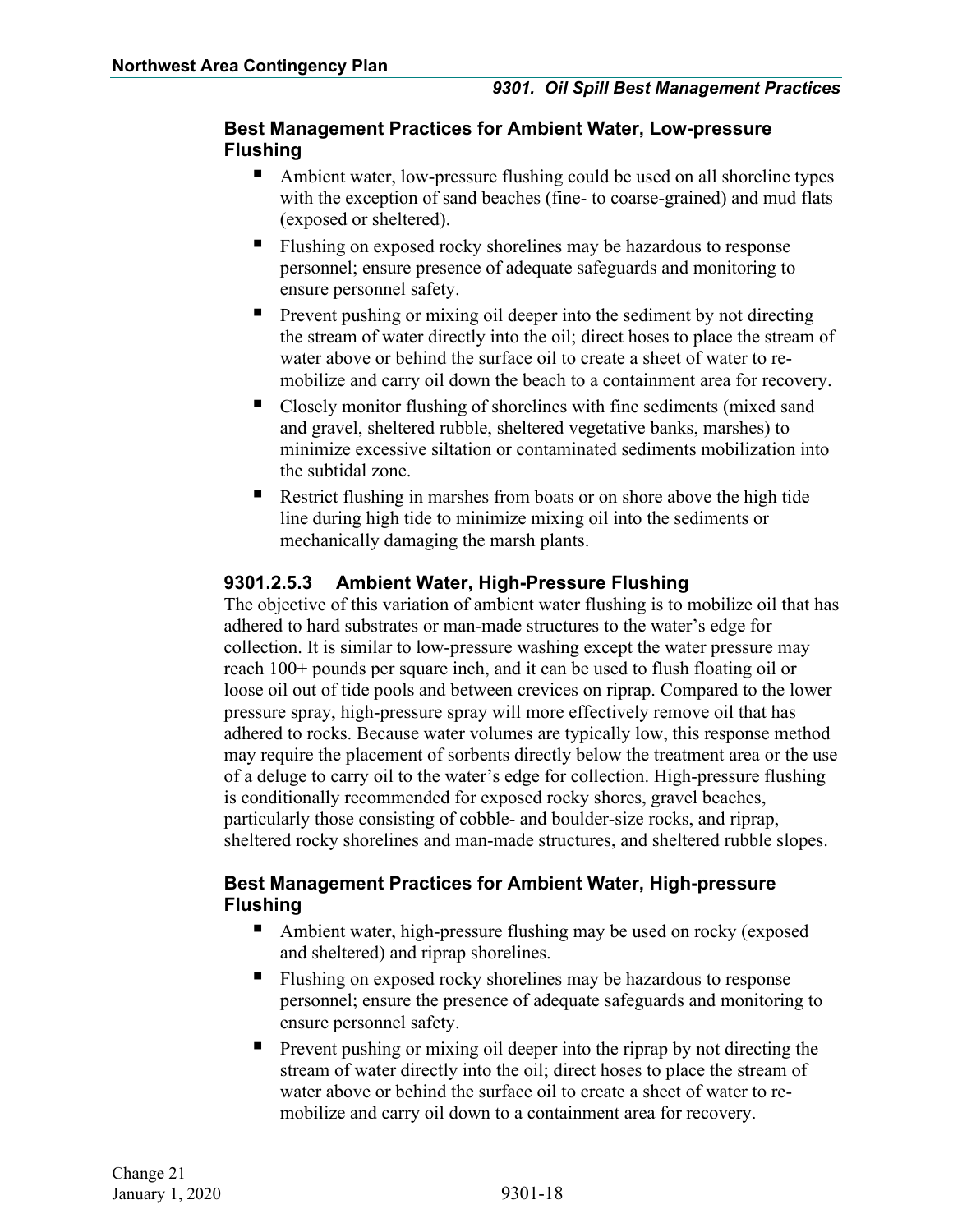If small volumes of high-pressure water are used to remobilize weathered oil from rocky surface, include larger volume of low-pressure water to help carry remobilized oil into containment area for recovery.

# <span id="page-20-0"></span>**9301.2.6 Warm Water, Moderate-Pressure Washing**

The objective of warm water, moderate-pressure washing is to mobilize thick and weathered oil that has adhered to rock surfaces, prior to flushing it to the water's edge for collection. Seawater is heated (typically between the ambient temperature and 90 degrees Fahrenheit [ º F]) and applied at moderate pressure to mobilize weathered oil that has adhered to rocks. If the warm water is not sufficient to flush the oil down the beach, flooding, or additional low- or highpressure washing may be used to float the oil to the water's edge for pickup. Oil is then trapped by boom and may be picked up with skimmers or sorbents.

Warm water, moderate-pressure washing is conditionally recommended for exposed rocky shores, gravel beaches (including riprap), and sheltered rocky shorelines and man-made structures. One variation of the response exists: hot water, moderate-pressure washing (described below).

# **Best Management Practices for Warm Water, Moderate-pressure Washing**

- Warm water, moderate-pressure flushing may be used on heavily oiled gravel beaches, riprap, and hard, vertical, manmade structures such as seawalls, bulkheads, and docks.
- Restrict use to certain tidal elevations so that the oil/water effluent does not drain across sensitive low-tide habitats (damage can result from exposure to oil, oiled sediments, and hot water).
- Flushing on exposed, rocky shorelines may be hazardous to response personnel; ensure the presence of adequate safeguards and monitoring to ensure personnel safety.
- If small volumes of warm water are used to remobilize weathered oil from rocky surface, include larger volume of ambient water at low pressure to help carry re-mobilized oil into containment area for recovery.
- Cleanup should commence after the majority of oil has come ashore.
- **Protect nearby sensitive environments**<sup>[\\*](#page-20-1)</sup> (salmon spawning streams, shellfish bed, submerged aquatic vegetation, nursery areas, etc.) from the effects of increased oil runoff by the proper deployment of booms, sorbents, etc.; monitor for effective-ness of protection measures.
- Restrict foot traffic over sensitive areas\* (shellfish beds, salmon redds, algal mats, bird nesting areas, dunes, etc.) to reduce the potential for mechanical damage.
- Shoreline access to specific areas\* may be restricted for periods of time to minimize the impact of human presence/excessive noise on nearby

<span id="page-20-1"></span><sup>\*</sup> Operations Section will be advised by Planning Section (EU).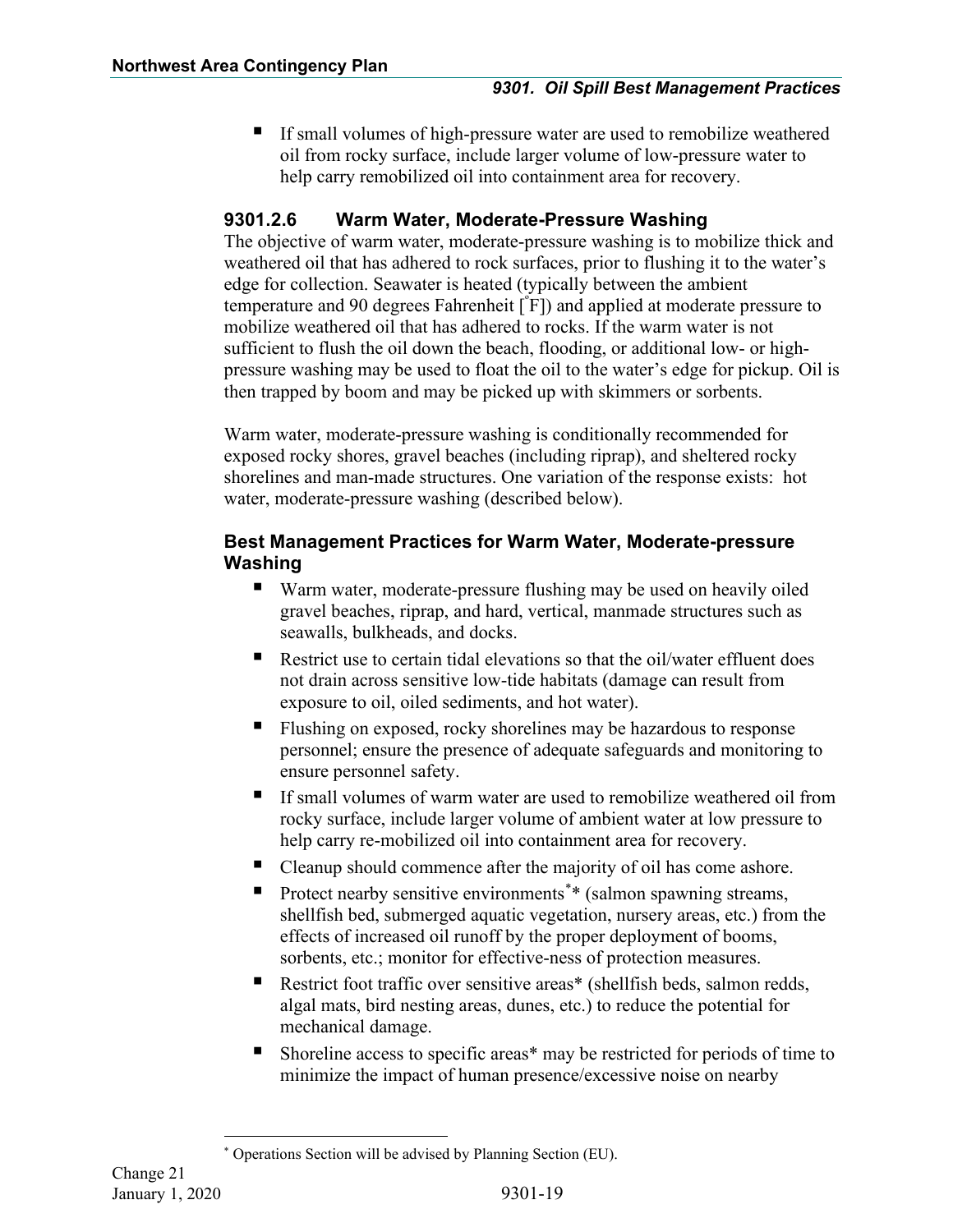sensitive biological populations\* (bird nesting, marine mammal pupping, breeding, fish spawning, etc.).

 Ensure safety of responders by maintaining proper span of control under experienced crew bosses.

# <span id="page-21-0"></span>**9301.2.6.1 Hot Water Moderate-Pressure Washing**

The objective of this variation of warm water, moderate-pressure washing is to dislodge and mobilize trapped and weathered oil from inaccessible locations and surfaces not amenable to mechanical removal, prior to flushing oil to water's edge for collection. Water heaters are mounted on offshore barges or on small landbased units. The water is heated to temperatures from 90<sup>º</sup> F to 170º F, which is usually sprayed in small volumes by hand using moderate-pressure wands. Used without water flooding, this procedure requires immediate use of vacuums (vacuum trucks or super suckers) to remove the oil/water runoff. With a deluge system, the oil is flushed to the water's edge for collection with skimmers or sorbents. This response is generally used when the oil has weathered to the point that even warm water at high pressure is ineffective for the removal of adhered oil, which must be removed due to the threat of continued release of oil or for aesthetic reasons. Hot water washing is conditionally recommended for exposed rocky shores, gravel beaches (specifically riprap), and sheltered rocky shorelines and man-made structures

# **Best Management Practices for Hot Water, Moderate-pressure Washing**

- Hot water, moderate-pressure flushing is used only on heavily oiled hard, man-made structures such as seawalls, bulkheads, docks, and riprap, primarily for aesthetic purposes.
- Restrict use to certain tidal elevations so that the oil/water effluent does not drain across sensitive low-tide habitats (damage can result from exposure to oil, oiled sediments, and hot water).
- If small volumes of hot water are used to remobilize weathered oil from rocky surface, remobilized oil must be recovered using sorbent material at the base of the structure; or a second stream with ambient water can be used to flush the remobilized oil to the water's edge for recovery.

# <span id="page-21-1"></span>**9301.2.7 Vegetation Cutting**

The objective of vegetation cutting is the removal of oiled vegetation attached to the shoreline to prevent the oiling of wildlife or remobilization of trapped oil. Thick layers of oil may adhere to plant leaves or pool on the substrate under a layer of overlapping plant leaves. The upper parts of the oiled plant are cut away using hand tools or "weed eater" type power tools. The oiled plant cuttings are raked up and removed for disposal. Any remaining oil pooled around the roots/stems can then be flushed out for recovery. These attached plants provide protective habitat to fish and invertebrate species, so cutting of this type will result in a temporary loss of habitat. Cut vegetation may or may not recover, depending on the reproductive cycle of the plant and whether the plant roots are oiled or damaged in the cutting operation. Resource experts are routinely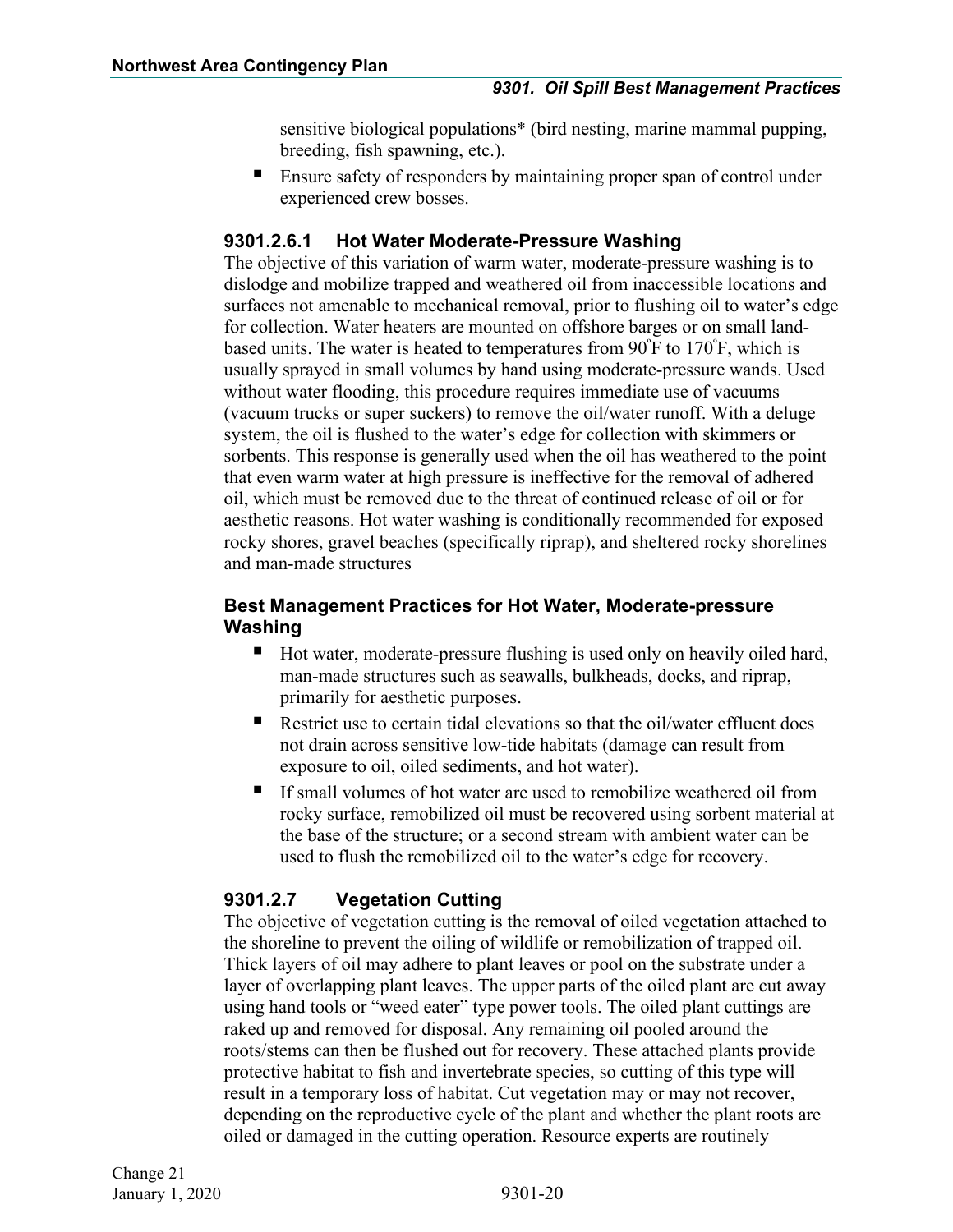consulted prior to initiating vegetation cutting. This response method is generally used when large quantities of potentially mobile oil are trapped in the vegetation or when the risk of oiled vegetation contaminating wildlife is greater than the value of the vegetation that is to be cut, and there is no less destructive method to remove the oil. When conducted in marshes, boards are generally laid down for workers to walk; this distributes the workers' weight to prevent damage to plant root systems and to avoid working oil deeper into the soft sediments. This response is conditionally recommended for exposed rocky shorelines, gravel beaches, sheltered rocky shorelines and man-made structures, sheltered rubble slopes, sheltered vegetated low banks, and marshes.

# **Best Management Practices for Vegetation Cutting**

- Vegetation cutting may be used on marsh, rock, gravel (boulder/riprap), and vegetated riverbanks.
- Cleanup should commence after the majority of oil has come ashore.
- Minimize mechanical impacts on vegetation being cut by taking appropriate actions[\\*](#page-22-1) to ensure continued health and survival of vegetative ecosystem.
- Minimize foot traffic through oiled areas on non-solid substrates (sand, gravel, dirt, etc.) to reduce the likelihood that oil will be worked into the sediment.
- Restrict foot traffic over sensitive areas<sup>[\\*](#page-22-2)</sup> (shellfish beds, salmon redds, algal mats, bird nesting areas, dunes, etc.) to reduce the potential for mechanical damage.
- Shoreline access to specific areas\* may be restricted for periods of time to minimize the impact of human presence/excessive noise on nearby sensitive biological populations<sup>\*</sup> (bird nesting, marine mammal pupping, breeding, fish spawning, etc.).
- Separate and segregate any contaminated wastes generated to optimize waste disposal stream and minimize what has to be sent to hazardous waste sites.
- Establish temporary upland collection sites for oiled waste materials for large spill events; collection sites should be lined with asphalt pad and surrounded by berms to prevent secondary contamination from run-off.
- Ensure the safety of responders by maintaining proper span of control under experienced crew bosses.

# <span id="page-22-0"></span>**9301.2.8 Nutrient Enhancement**

The objective of nutrient enhancement is to increase the rates of natural degradation of oil by adding nutrients (specifically nitrogen and phosphorus). Microbial biodegradation is the conversion by microorganisms of hydrocarbons into oxidized products via various enzymatic reactions. Some hydrocarbons are converted into carbon dioxide and cell material, while others are partially

<sup>\*</sup> Operations Section will be advised by Planning Section (EU).

<span id="page-22-2"></span><span id="page-22-1"></span><sup>\*</sup> Operations Section will be advised by Planning Section (EU).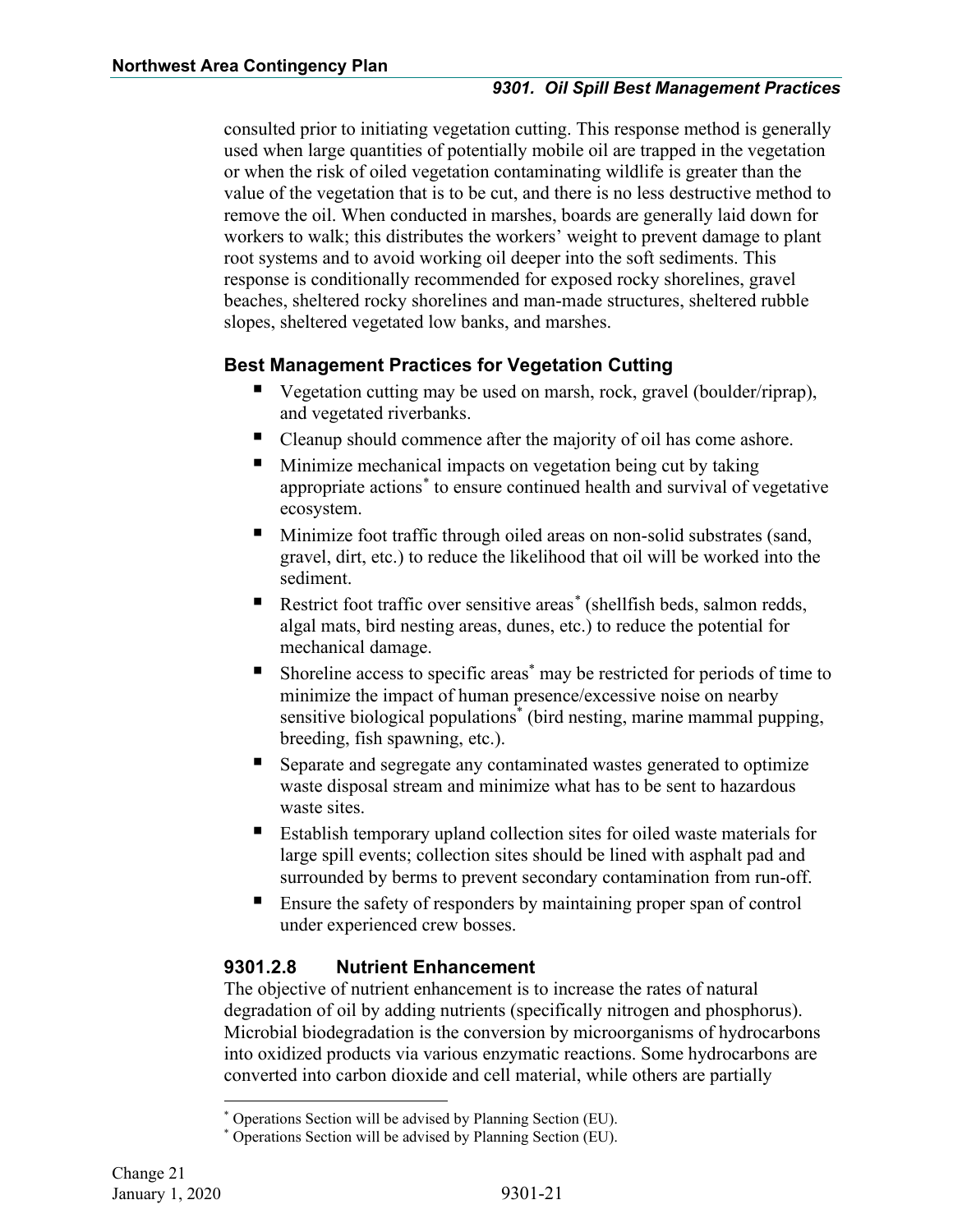oxidized or left unaltered as a residue. Nutrients are applied to the shoreline using one of several methods: (1) soluble inorganic formulations are dissolved in water and applied as a spray at low tide, requiring frequent applications; (2) slowrelease formulations are applied as a solid to the intertidal zone and designed to slowly dissolve; and (3) oleophilic formulations that adhere to the oil itself and are sprayed directly on the oiled areas. This response method is limited to shorelines and adjacent water bodies, which are well flushed, minimizing the potential for nutrient runoff that may cause significant eutrophication. Nutrient enhancement is conditionally recommended on sand beaches, gravel beaches, sheltered rubble, slopes and marshes.

Nutrient enhancement requires Regional Response Team approval on a case-bycase basis, as well as the development of a detailed operations and monitoring plan.

# <span id="page-23-0"></span>**9301.3 Motorized Transportation/Support of Response Actions**

Several of the open water and shoreline response actions described in Sections 9301.1 and 9301.2, respectively, may require the use of machinery in support of the response, or for transport of personnel. The responses that may use equipment are noted in their descriptions; however, the use of boats and other watercraft, planes, helicopters, and ATVs warrants further discussion.

#### <span id="page-23-1"></span>**9301.3.1 Boats and Other Watercraft**

Boats and other watercraft (e.g., hovercraft, wave runners, and barges) may be used in open water and shoreline responses. The use of these resources varies depending on the specific response. However, they may be used as a component of the response itself (e.g., skimmers, platforms for applying dispersants, deploying or collecting boom), or as a mode of transportation to and from remote locations for response personnel (e.g., removal of surface oil). As a result, boats and other watercraft may be used in shallow or deep water, nearshore or offshore, fresh water or marine environments, etc. The geographical response plans (GRPs) outline boat and watercraft use restrictions within 200 yards of offshore National Wildlife Refuge sites or other sensitive areas. As a standard practice, the response organization immediately requests a waiver from the National Marine Fisheries Service and/or United States Fish and Wildlife Service regarding approaching or hazing marine mammals inadvertently during open water response operations.

# <span id="page-23-2"></span>**9301.3.2 Airplanes**

Planes may be used in open water and shoreline responses. The use of planes depends on the specific response. However, they may be used as a component of the response itself (e.g., platforms for applying dispersants, directing on-water recovery operations), or as a part of pre- or post-response monitoring (e.g., wildlife surveys). As a result, planes may be used over any aquatic or terrestrial environment. However, flight restriction zones have been designated by the GRPs as a precaution against disturbing wildlife species (e.g., marine mammal rookery, bird breeding colony). Year-round restrictions may be imposed in some locations;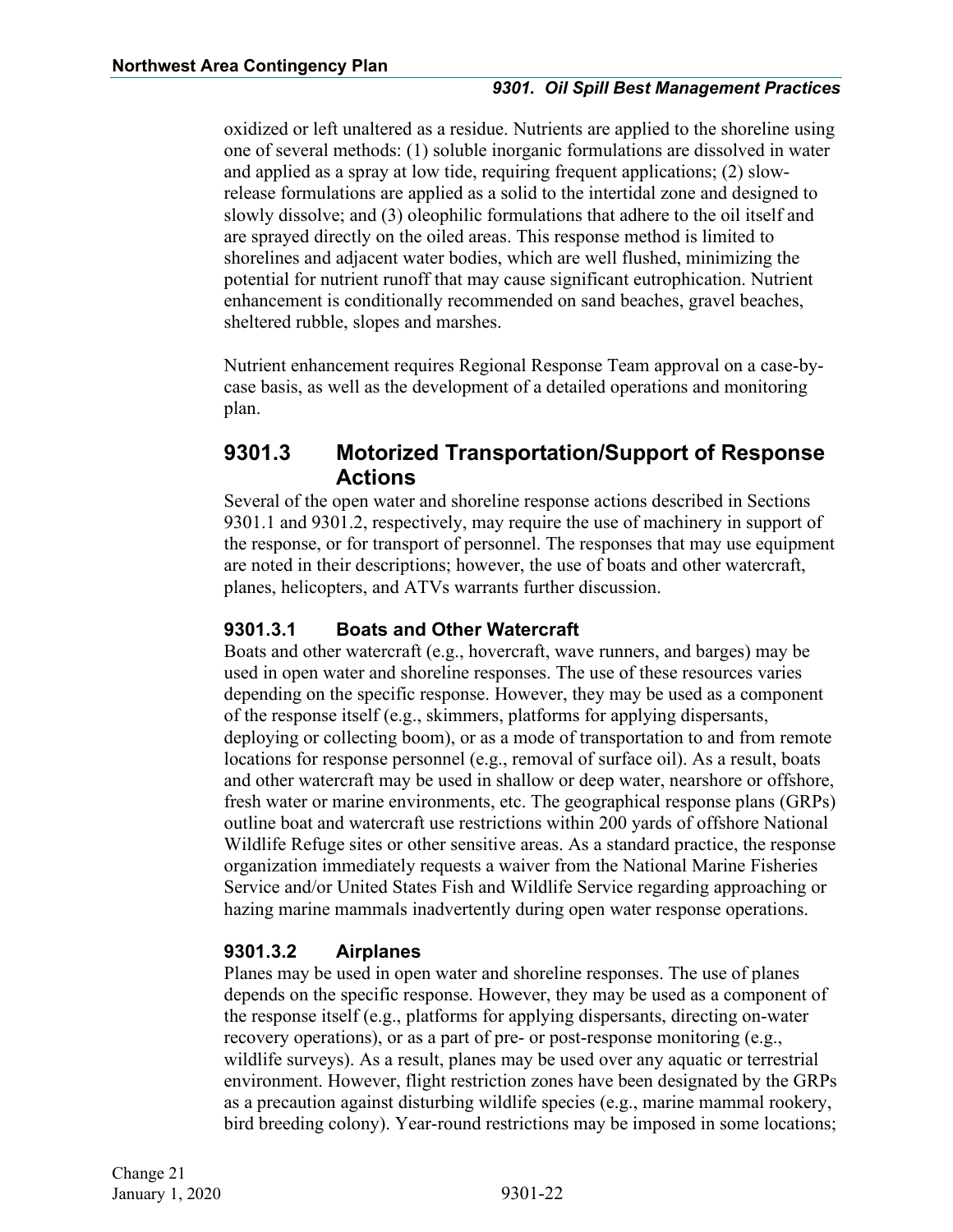however, restrictions are more likely to be imposed only during times of year in which species have been identified as most sensitive.

Typically, the area within a 1,500-foot radius and below 1,000 feet in altitude is restricted to flying in areas that have been identified as sensitive. However, some areas have more restrictive zones, such as the Olympic Coast National Marine Sanctuary and Olympic National Park. In addition to restrictions associated with wildlife, tribal authorities may also request notification when overflights are likely to affect culturally sensitive areas within reservations.

#### <span id="page-24-0"></span>**9301.3.3 Helicopters**

Helicopters may be used in open water and shoreline responses. The use of helicopters depends on the specific response. However, they may be used as a component of the response itself (e.g., platforms for igniting floating oil, directing skimming operations, transporting workers) or as a part of pre- or post-response monitoring (e.g., wildlife surveys). As a result, helicopters may be used over any aquatic or terrestrial environment. However, flight restriction zones have been designated by the GRPs as a precaution against disturbing wildlife species (e.g., marine mammal rookery, bird breeding colony). Year-round restrictions may be imposed in some locations; however, restrictions are more likely to be imposed only during times of year in which species have been identified as most sensitive (e.g., during the breeding season).

Typically, the area within a 1,500-foot radius and below 1,000 feet in altitude is restricted to flying in areas that have been identified as sensitive. However, some areas have more restrictive zones, such as the Olympic Coast National Marine Sanctuary and Olympic National Park. In addition to restrictions associated with wildlife, Tribal authorities may also request notification when overflights are likely to affect culturally sensitive areas within reservations.

#### <span id="page-24-1"></span>**9301.3.4 All Terrain Vehicles**

ATVs may be used in support of open water and shoreline responses. The use of ATVs is often dependent upon the accessibility of the site (e.g., proximity of roads) to this kind of equipment and the type of shoreline in which they are to be used. It is possible to use ATVs on any accessible shoreline type in which an ATV can safely be driven; however, some shoreline types (e.g., marshes, vegetated low banks) are more sensitive to the use of motorized equipment (as well as human foot traffic) than other shoreline types, both in the presence and absence of oil. For example, it is recognized that the use of ATVs may adversely affect particular unoiled shoreline habitats that are susceptible to erosion. Some oiled shoreline types, such as marshes, are particularly vulnerable to the introduction and mixing of oil into subsurface sediments. As a result of these concerns relating to shoreline damage, care is taken to weigh the tradeoffs of ATV use on a particular shoreline type, whether oiled or unoiled. Therefore, in a practical sense, ATV use may be limited to situations in which it is judged that the benefits of using ATVs outweigh any potential adverse effects of their use.